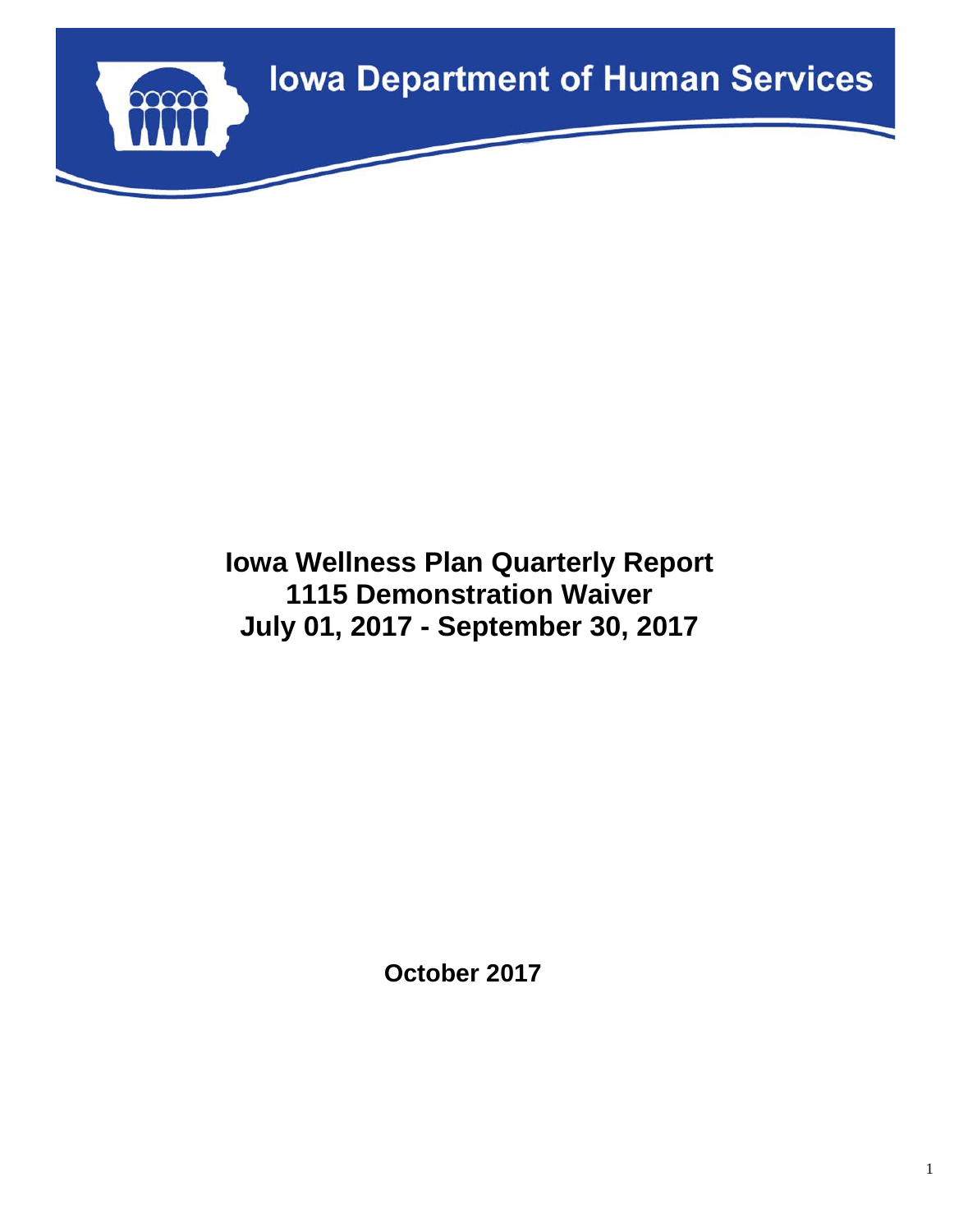# **TABLE OF CONTENTS**

| ı.  | <b>EXECUTIVE SUMMARY</b>                             | 3                       |
|-----|------------------------------------------------------|-------------------------|
| Н.  | SIGNIFICANT ACTIVITIES OF THE QUARTER                | $\overline{\mathbf{4}}$ |
| 1.  | <b>Communications and Outreach</b>                   | 4                       |
| 2.  | <b>Provider Outreach</b>                             | $\overline{4}$          |
| 3.  | Legislative Developments                             | 4                       |
| Ш.  | <b>ELIGIBILITY/ENROLLMENT</b>                        | 5                       |
| 1.  | <b>Quarterly Enrollment</b>                          | 5                       |
| 2.  | <b>Special Population Groups</b>                     | 5                       |
| IV. | <b>ACCESS/DELIVERY</b>                               | 6                       |
| V.  | <b>MEMBER GRIEVANCES AND APPEALS</b>                 | 6                       |
| 1.  | Grievances                                           | 6                       |
|     | 2. Appeals and Exceptions                            | $\overline{7}$          |
| VI. | <b>FINANCIAL REPORT</b>                              | 8                       |
|     | <b>VII. OTHER ACTIVITIES</b>                         | 17                      |
| 1.  | <b>Dental Wellness Plan</b>                          | 17                      |
| 2.  | Premium Monitoring and the Healthy Behaviors Program | 19                      |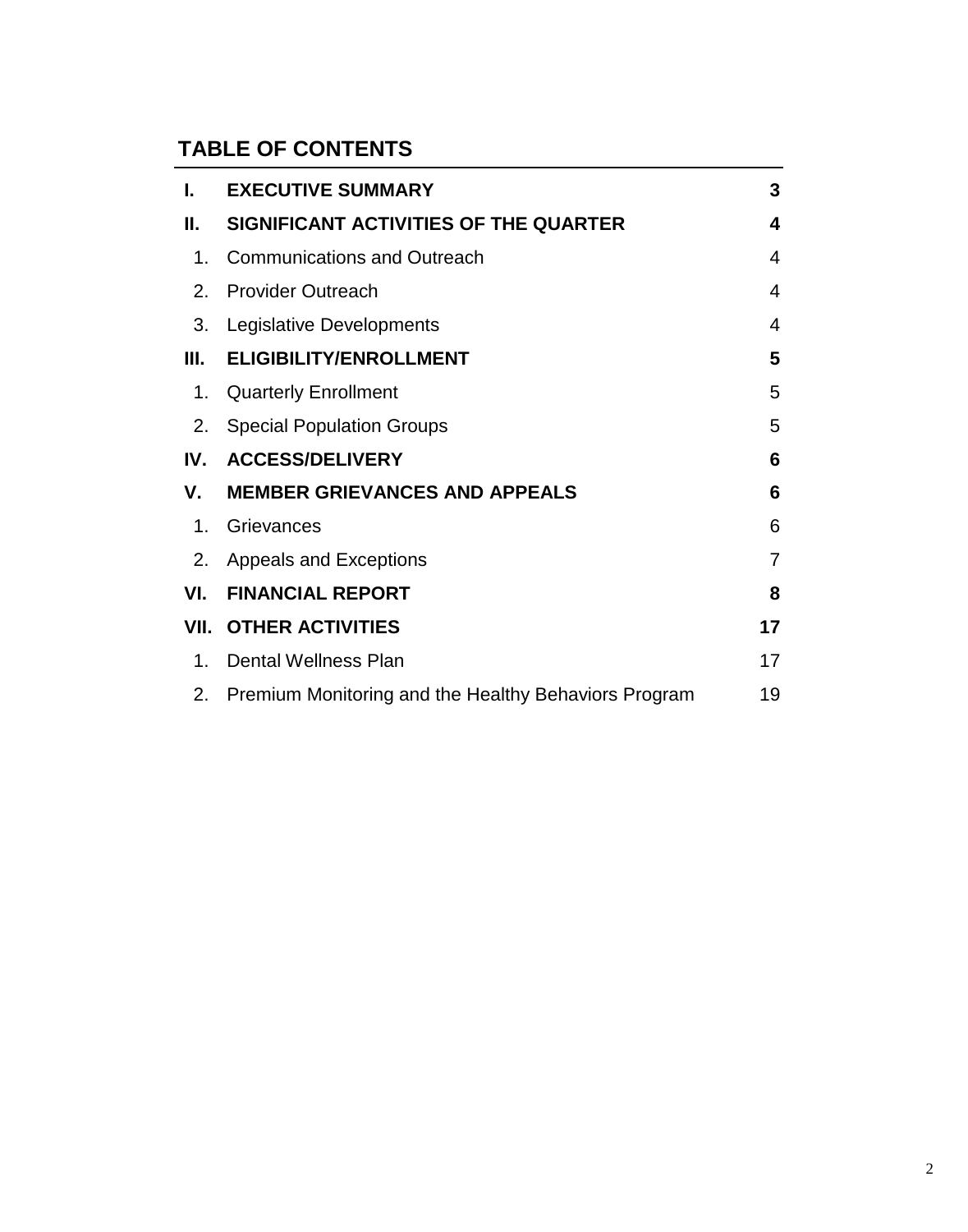### **I. EXECUTIVE SUMMARY**

During the third quarter of 2017, the Dental Wellness Plan (DWP) was revised based on feedback from stakeholders, lessons learned and input from the Centers for Medicare and Medicaid Services (CMS). This revised plan was made available to Iowa Health and Wellness Program (IHAWP) members on July 1, 2017. The benefit structure was changed from a three-tiered method to two. The member receives full benefits for the first year of enrollment. For the second year and after, the member must the healthy behaviors in the previous year to continue with full benefits. If the healthy behaviors aren't completed, then the member will receive reduced dental benefits.

The 1115 waiver was also amended to include all other adults enrolled in Medicaid to receive the DWP. This was started on August 1, 2017. The complete list of benefits, educational material and healthy behavior information about the DWP can be found at: https://dhs.iowa.gov/dental-wellness-plan.

Enrollment in the IHAWP remains steady this quarter, averaging slightly over 150,000. Education regarding the Healthy Behaviors program continues each quarter.

Following this letter is a detailed report of key activities and related statistics for the first quarter, consistent with the Special Terms and Conditions. Additional information about the IHAWP can be found at [https://dhs.iowa.gov/IHAWP.](https://dhs.iowa.gov/IHAWP) Please contact me at 515- 256-4621 or [mstier@dhs.state.ia.us,](mailto:mstier@dhs.state.ia.us) or Anna Ruggle at 515-974-3286 or [aruggle@dhs.state.ia.us](mailto:aruggle@dhs.state.ia.us) should you have any questions about this report.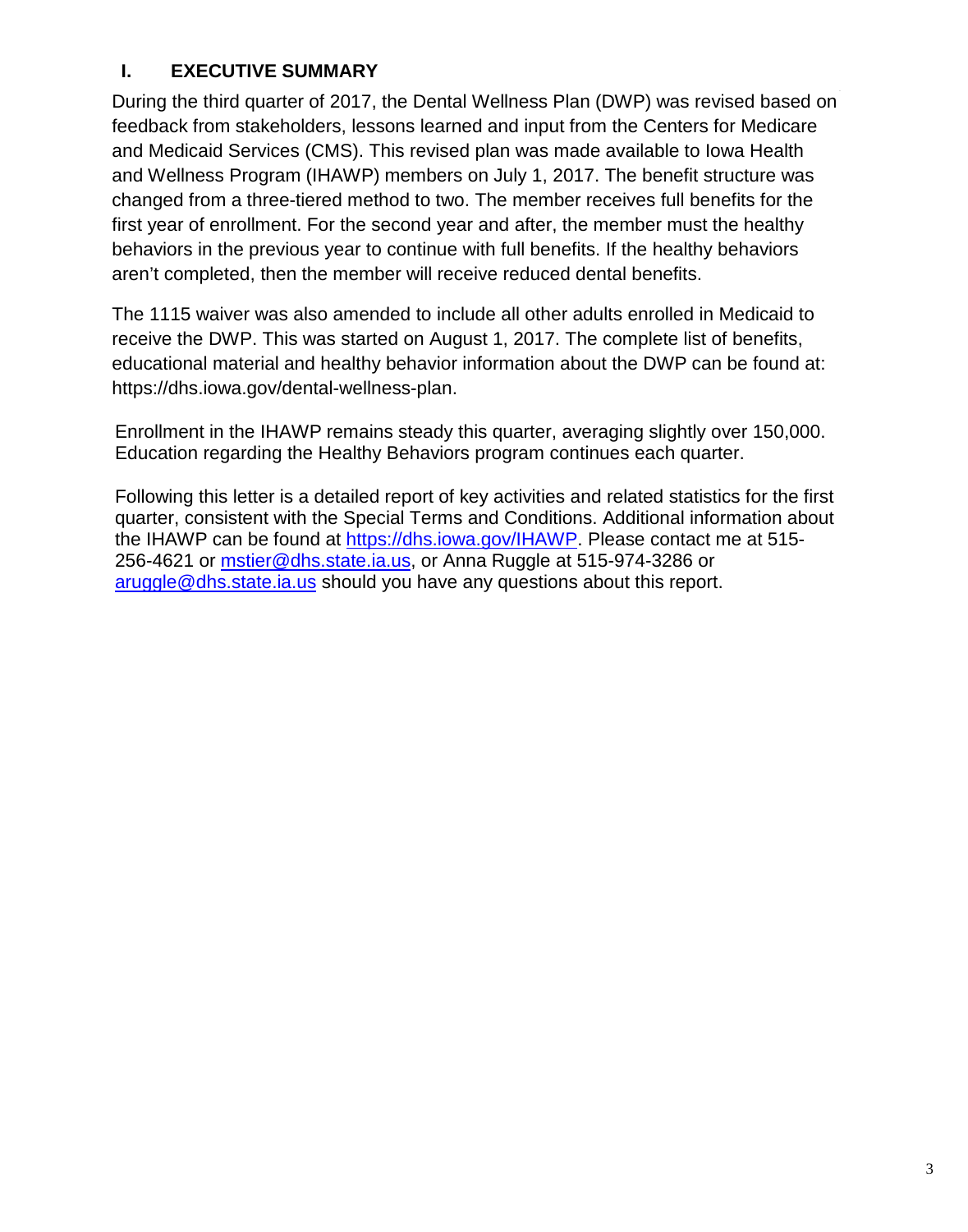## **II. SIGNIFICANT ACTIVITIES OF THE QUARTER**

### **1. Communications and Outreach**

### **Member Mailings:**

- **IA Health Link Member Handbook:** This packet is mailed to all new IHAWP members and it includes information about IHAWP benefits, healthy behaviors and the MCO selection process.
- **Healthy Behaviors Reminder Letters:** These are sent from the member's MCO. This letter reminds members of their need to complete their healthy behaviors to keep their free health coverage.
- **IHAWP Contribution Statements:** These statements are sent to members who are required to pay monthly contributions. An informational piece on healthy behaviors is included with these monthly statements.

### **Website Content:**

- Includes:
	- o Overview
	- o Who Qualifies
	- o Benefits
	- o Health Plans
	- o Healthy Behaviors
	- o How to Apply
	- o Find a Provider
	- o Resources
	- o Frequently Asked Questions
	- o Rights and Responsibilities
	- o Language Accessibility (with nested in-language links)

### **Medicaid e-News:**

- Medicaid e-News is sent to 4,000+ providers and stakeholders and includes important updates, links to member mailings, useful resources and informational letters. The e-News also provides key contact information for the MCOs. This was sent on the following dates:
	- o July 1, 12, 17, 2017
	- o August 7, 11, 18, 2017
	- o September 5, 2017

### **2. Provider Outreach**

There was no targeted provider outreach this quarter.

### **3. Legislative Developments**

There were no legislative developments this quarter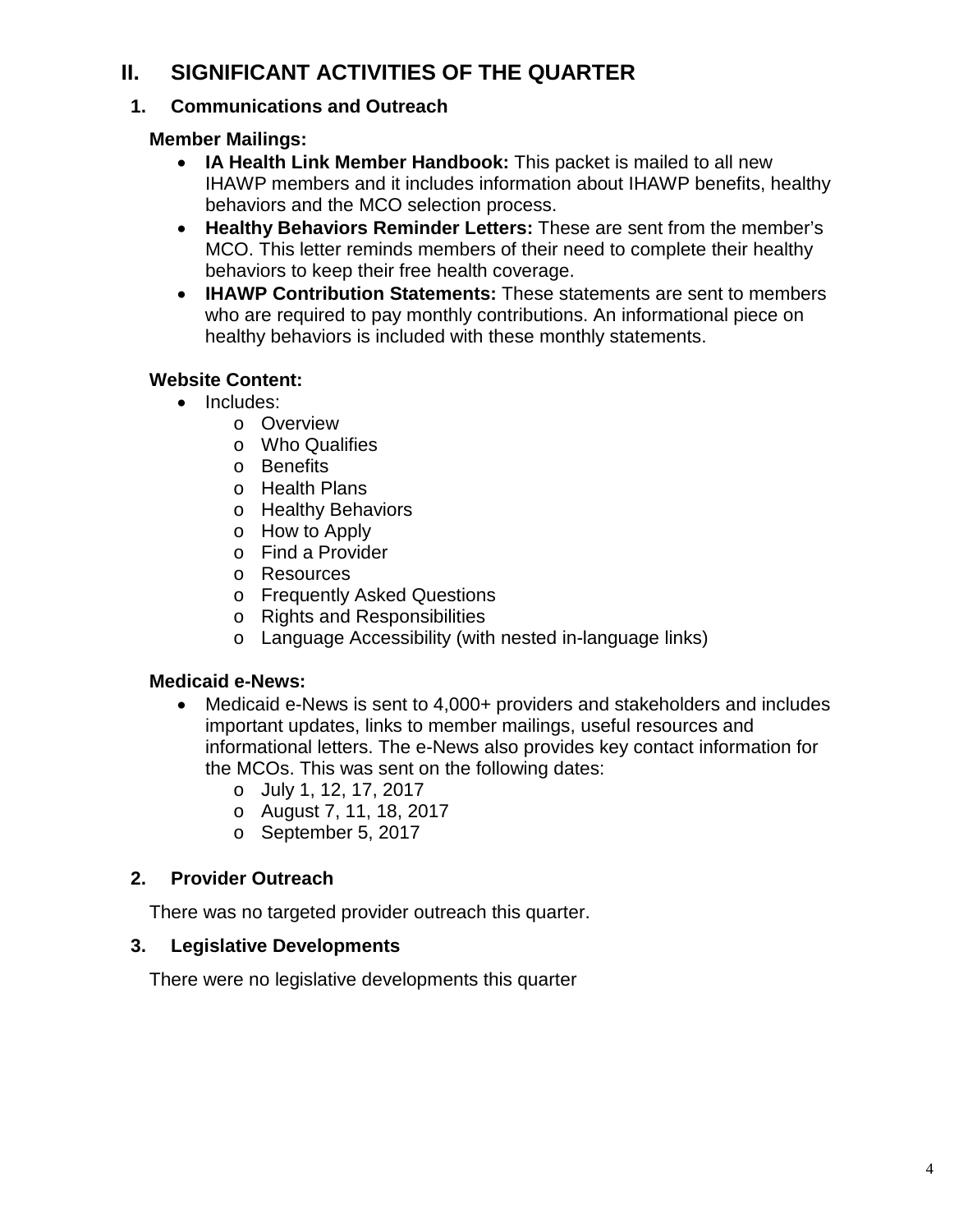# **III. ELIGIBILITY/ENROLLMENT**

### **1. Quarterly Enrollment**

The Iowa Wellness Plan population totaled 151,453 at the end of the third quarter of calendar year 2017. Month-end totals by population group are shown below.

| <b>Population Group</b> | <b>July 2017</b> | Aug 2017 | <b>Sep 2017</b> |
|-------------------------|------------------|----------|-----------------|
| 0 to 100% FPL           | 115,789          | 115,940  | 115,683         |
| 101 to 133% FPL         | 36.384           | 36,157   | 35,770          |
| Total                   | 152,173          | 152,097  | 151,453         |

### **2. Special Population Groups**

The state monitors specific population groups enrolled in the Iowa Health and Wellness Plan to ensure their health care needs are met in accordance with the Special Terms and Conditions (STC). These groups are comprised of: (1) Nineteen and twenty year-olds, (2) American Indian/Alaskan Natives, and (3) the medically exempt (frail). Below are month-end enrollment totals during the third quarter of calendar year 2017.

| <b>Population Group</b>        | <b>July 2017</b> | Aug 2017 | <b>Sep 2017</b> |
|--------------------------------|------------------|----------|-----------------|
| 19 & 20 Year Olds              | 13,131           | 13,219   | 13,120          |
| 0 to 100% FPL                  | 10,772           | 10,861   | 10,753          |
| 101 to 133% FPL                | 2,359            | 2,358    | 2,367           |
| American Indian/Alaskan Native | 1,091            | 1,110    | 1,144           |
| 0 to 100% FPL                  | 869              | 882      | 914             |
| 101 to 133% FPL                | 222              | 228      | 230             |
| <b>Medically Exempt</b>        | 5,229            | 5,190    | 5,221           |
| 0 to 100% FPL                  | 3,012            | 2,972    | 3,019           |
| 101 to 133% FPL                | 2,217            | 2,218    | 2,202           |
| <b>Total</b>                   | 19,451           | 19,519   | 19,485          |

### **IV. ACCESS/DELIVERY**

Effective April 1, 2016, the majority of Medicaid members began accessing services through the IA Health Link managed care program. Information on access and delivery is available in the *Network Adequacy and Historical Utilization* section of the reports available at [https://dhs.iowa.gov/ime/about/performance-data/MC](https://dhs.iowa.gov/ime/about/performance-data/MC-quarterly-reports)[quarterly-reports.](https://dhs.iowa.gov/ime/about/performance-data/MC-quarterly-reports)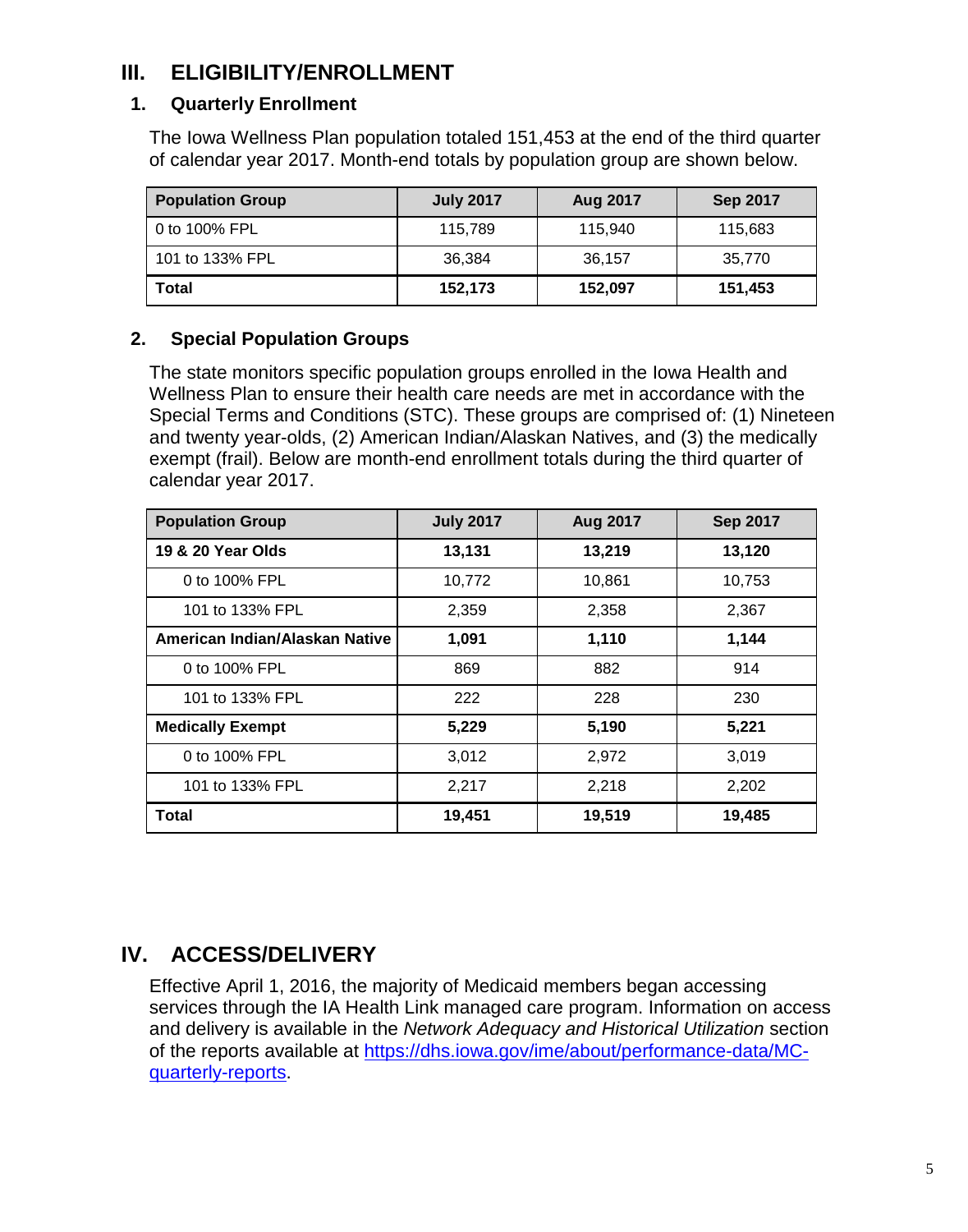# **V. MEMBER GRIEVANCES AND APPEALS**

#### **1. Grievances**

Beginning April 1, 2016, all Medicaid members enrolled in MCOs have access to their respective member hotlines to report complaints about the IA Health Link program. A summary of MCO grievances and appeals can be found in the MCO quarterly reports, *Consumer Protections and Supports* section of the reports available at [https://dhs.iowa.gov/ime/about/performance-data/MC-quarterly-reports.](https://dhs.iowa.gov/ime/about/performance-data/MC-quarterly-reports)

IHAWP members in the Fee-for-Service (FFS) program are able to report their complaints to the Iowa Medicaid Member Services Call Center. A summary of these complaints is provided below.

| <b>Complaint Type</b>                       | <b>July 2017</b> | <b>Aug 2017</b> | <b>Sep 2017</b> |
|---------------------------------------------|------------------|-----------------|-----------------|
| <b>Benefits and Services</b>                | 3                | 5               |                 |
| <b>Access</b>                               |                  |                 |                 |
| <b>Substance Abuse/Mental Health Access</b> |                  |                 |                 |
| Quality of Care                             |                  |                 |                 |
| <b>Medical Provider Network</b>             |                  |                 |                 |
| Premiums/Cost Sharing                       | $\overline{2}$   |                 |                 |
| <b>Healthy Behaviors</b>                    |                  |                 |                 |
| <b>NEMT</b>                                 |                  |                 |                 |
| <b>EPSDT</b>                                |                  |                 |                 |
| <b>TOTAL</b>                                | 6                | 6               |                 |

### **2. Appeals and Exceptions**

During the third quarter of calendar year 2017 the state received 0 requests for exceptions to Medicaid policy and {##} requests for appeal hearings for IHAWP members in FFS.

### **FEE FOR SERVICES EXCEPTION TO POLICY REQUESTS**

| <b>Month</b>            | <b>Category</b> | <b>Outcome*</b> | <b>Count</b> |
|-------------------------|-----------------|-----------------|--------------|
| <b>July 2017</b>        |                 |                 |              |
| Aug 2017                |                 |                 |              |
| Sep 2017                |                 |                 |              |
| <b>Total Exceptions</b> |                 |                 |              |

\* Approved - Exception granted.

Withdrawn - Request declared unnecessary for approval; withdrawn by DHS.

Denied - Payment/coverage denied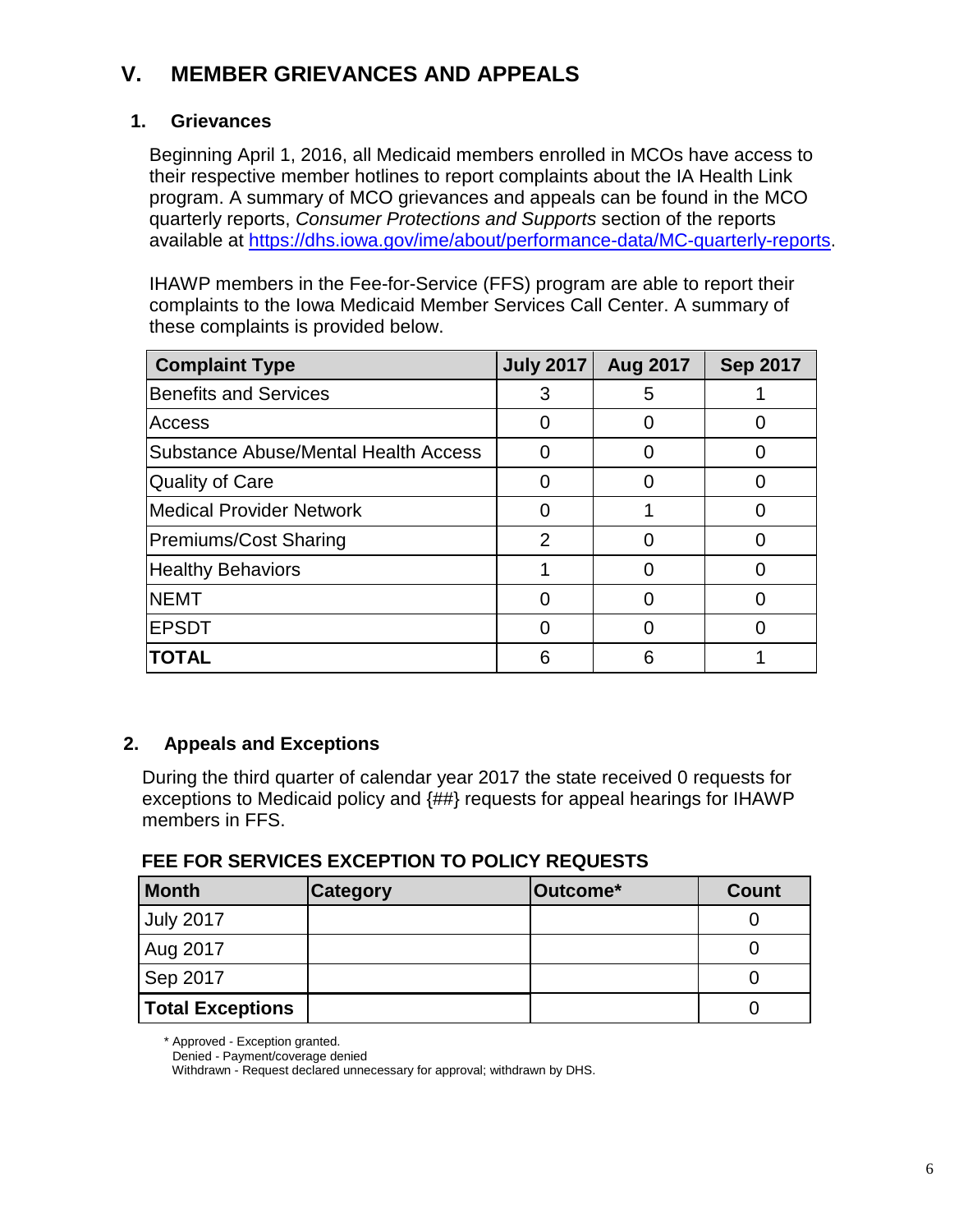#### **FEE FOR SERVICE MEMBER APPEALS**

| <b>Month</b>         | <b>Category</b> | Outcome*         | <b>Count</b>   |
|----------------------|-----------------|------------------|----------------|
| <b>July 2017</b>     | Contributions   | Affirmed         |                |
|                      |                 | Abandoned        | $\overline{2}$ |
|                      |                 | <b>Dismissed</b> | $\overline{2}$ |
|                      |                 | Withdrawn        | 3              |
| Aug 2017             | Contributions   | Affirmed         |                |
|                      |                 | Abandoned        | 3              |
|                      |                 | <b>Dismissed</b> |                |
|                      |                 | Withdrawn        | 9              |
| Sep 2017             | Contributions   | Affirmed         |                |
|                      |                 | Abandoned        | 4              |
|                      |                 | <b>Dismissed</b> | $\overline{2}$ |
|                      |                 | Withdrawn        | 4              |
| <b>Total Appeals</b> |                 |                  | 33             |

\* Affirmed - DHS' action is correct.

Dismissed - Appeal is unnecessary for approval of coverage/payment; dismissed by DHS.

Reversed - Appellant's request is approved; DHS is ordered to reverse its action.

Withdrawn - Appeal request withdrawn by appellant prior to hearing date.

#### **MANAGED CARE ORGANIZATIONS (MCOs) SERVICE MEMBER APPEALS Data as of September 29, 2017**

| <b>Category</b>      | Outcome*         | <b>Count</b> |
|----------------------|------------------|--------------|
| <b>Benefits</b>      | Affirmed         | 11           |
|                      | Reversed         |              |
|                      | <b>Dismissed</b> | 40           |
|                      | Abandoned        | 12           |
|                      | Withdrawn        | 5            |
| <b>Total Appeals</b> |                  |              |

Affirmed - DHS' action is correct.

Dismissed - Appeal is unnecessary for approval of coverage/payment; dismissed by DHS.

Reversed - Appellant's request is approved; DHS is ordered to reverse its action.

Withdrawn - Appeal request withdrawn by appellant prior to hearing date.

### **VI. FINANCIAL REPORT**

See the following pages for the actual number of member months for the Iowa Health and Wellness Plan as of 9/30/2017. This report is required under the STCs for the purpose of tracking program costs, which includes calculating the budget neutrality expenditure cap.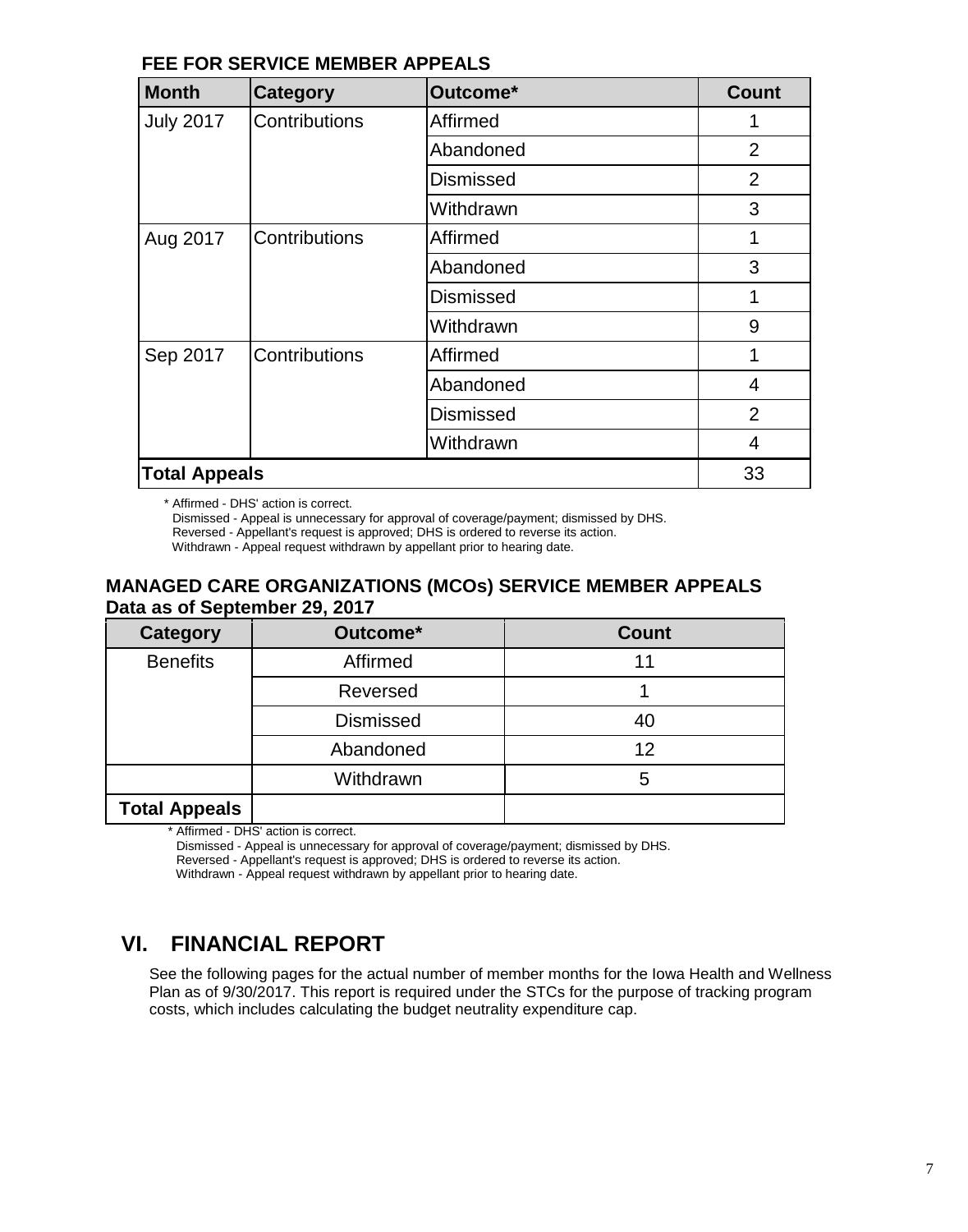Income 0-100% FPL **Income 0-100% FPL**

|                       |                      |                       | <b>Total</b> | 1,110          | 327                     | 289                   | 207            | 269                            | 242              | 303           | 302            | 260     | 222           | 170     | 117     | 3,818  |                      | Total   | 6,430   | 1,245                       | 1,031         | 707             | 849             | 815           | 885              | 918            | 614                            | 470            | 284     | 117     | 14,365        |
|-----------------------|----------------------|-----------------------|--------------|----------------|-------------------------|-----------------------|----------------|--------------------------------|------------------|---------------|----------------|---------|---------------|---------|---------|--------|----------------------|---------|---------|-----------------------------|---------------|-----------------|-----------------|---------------|------------------|----------------|--------------------------------|----------------|---------|---------|---------------|
|                       |                      |                       | 09/2017      | 227            | $\rm ^{8}$              | $\mathcal{S}^{\circ}$ | $\overline{2}$ | 57                             | 46               | 52            | 105            | 67      | $\infty$      | 114     | 117     | 937    |                      | 09/2017 | 2,724   | 330                         | 300           | 198             | 296             | 322           | 312              | 525            | 268                            | 270            | 228     | 117     | 5,890         |
|                       |                      |                       | 08/2017      | 29             | $\infty$                | $\circ$               | $\overline{ }$ | $\overline{ }$                 | $\frac{3}{2}$    | $\frac{8}{1}$ | $\tilde{t}$    | 38      | 89            | 56      |         | 256    |                      | 08/2017 | 319     | $\mathcal{S}^{\mathcal{C}}$ | 54            | 56              | $\overline{49}$ | 78            | 8                | $\overline{4}$ | 114                            | 136            | 56      |         | 1,026         |
|                       |                      |                       | 07/2017      | 34             | $\infty$                | $\tilde{t}$           | $\sim$         | $\overline{ }$                 | $\ddot{ }$       | 25            | $\overline{4}$ | 77      | $\mathcal{Q}$ |         |         | 285    |                      | 07/2017 | 340     | $\overline{r}$              | $_{88}$       | $\overline{4}$  | $\overline{4}$  | 85            | $\overline{100}$ | 120            | 154                            | $\mathfrak{g}$ |         |         | 1,079         |
|                       |                      |                       | 06/2017      | $38\,$         | $\infty$                | $\circ$               | 4              | $\frac{3}{2}$                  | $\frac{2}{3}$    | 54            | 33             | 78      |               |         |         | 296    |                      | 06/2017 | 342     | $\mathfrak{g}$              | 42            | $\overline{24}$ | 65              | $\frac{8}{3}$ | 162              | 166            | 78                             |                |         |         | 991           |
|                       |                      |                       | 05/2017      | 54             | $\pmb{\circ}$           | $\tilde{c}$           | $\dot{4}$      | $\tilde{\tau}$                 | $\boldsymbol{S}$ | 67            | යි             |         |               |         |         | 255    |                      | 05/2017 | 432     | 42                          | 60            | $\overline{C}$  | $\frac{4}{3}$   | $\infty$      | 134              | 63             |                                |                |         |         | 935           |
| FFS: Medically Exempt |                      | Eligibility End Month | 04/2017      | 51             | $\tilde{t}$             | $\frac{6}{5}$         | $\overline{4}$ | $33\,$                         | 89               | 87            |                |         |               |         |         | 280    |                      | 04/2017 | 357     | 66                          | $80$          | 56              | 99              | 136           | 28               |                |                                |                |         |         | 887           |
|                       | <b>Member Counts</b> |                       | 03/2017      | 89             | $\overline{24}$         | $\overline{1}$        | 38             | 33                             | 56               |               |                |         |               |         |         | 294    | <b>Member Months</b> | 03/2017 | 396     | 120                         | $^{\rm 63}$   | 114             | 186             | 56            |                  |                |                                |                |         |         | 940           |
|                       |                      |                       | 02/2017      | 82             | $\overline{2}$          | 26                    | 89             | 89                             |                  |               |                |         |               |         |         | 269    |                      | 02/2017 | 410     | 96                          | 78            | 138             | 89              |               |                  |                |                                |                |         |         | 790           |
|                       |                      |                       | 01/2017      | $\overline{7}$ | $\overline{\mathbf{6}}$ | 34                    | 57             |                                |                  |               |                |         |               |         |         | 266    |                      | 01/2017 | 296     | 183                         | 188           | 57              |                 |               |                  |                |                                |                |         |         | 704           |
|                       |                      |                       | 12/2016      | 101            | $\rm 90$                | $\mathcal{L}$         |                |                                |                  |               |                |         |               |         |         | 264    |                      | 12/2016 | 303     | 180                         | $\mathcal{L}$ |                 |                 |               |                  |                |                                |                |         |         | 556           |
|                       |                      |                       | 11/2016      | 157            | 82                      |                       |                |                                |                  |               |                |         |               |         |         | 219    |                      | 11/2016 | 314     | $\mbox{S}$                  |               |                 |                 |               |                  |                |                                |                |         |         | 376           |
|                       |                      |                       | 10/2016      | 197            |                         |                       |                |                                |                  |               |                |         |               |         |         | 197    |                      | 10/2016 | 197     |                             |               |                 |                 |               |                  |                |                                |                |         |         | 197           |
|                       |                      |                       |              | 10/2016        | 11/2016                 | 12/2016               | 01/2017        | 02/2017                        | 03/2017          | 04/2017       | 05/2017        | 06/2017 | 07/2017       | 08/2017 | 09/2017 | Totals |                      |         | 10/2016 | 11/2016                     | 12/2016       | 01/2017         | 02/2017         | 03/2017       | 04/2017          | 05/2017        | 06/2017                        | 07/2017        | 08/2017 | 09/2017 | <b>Totals</b> |
|                       |                      |                       |              |                |                         |                       |                | <b>Eligibility Begin Month</b> |                  |               |                |         |               |         |         |        |                      |         |         |                             |               |                 |                 |               |                  |                | <b>Eligibility Begin Month</b> |                |         |         |               |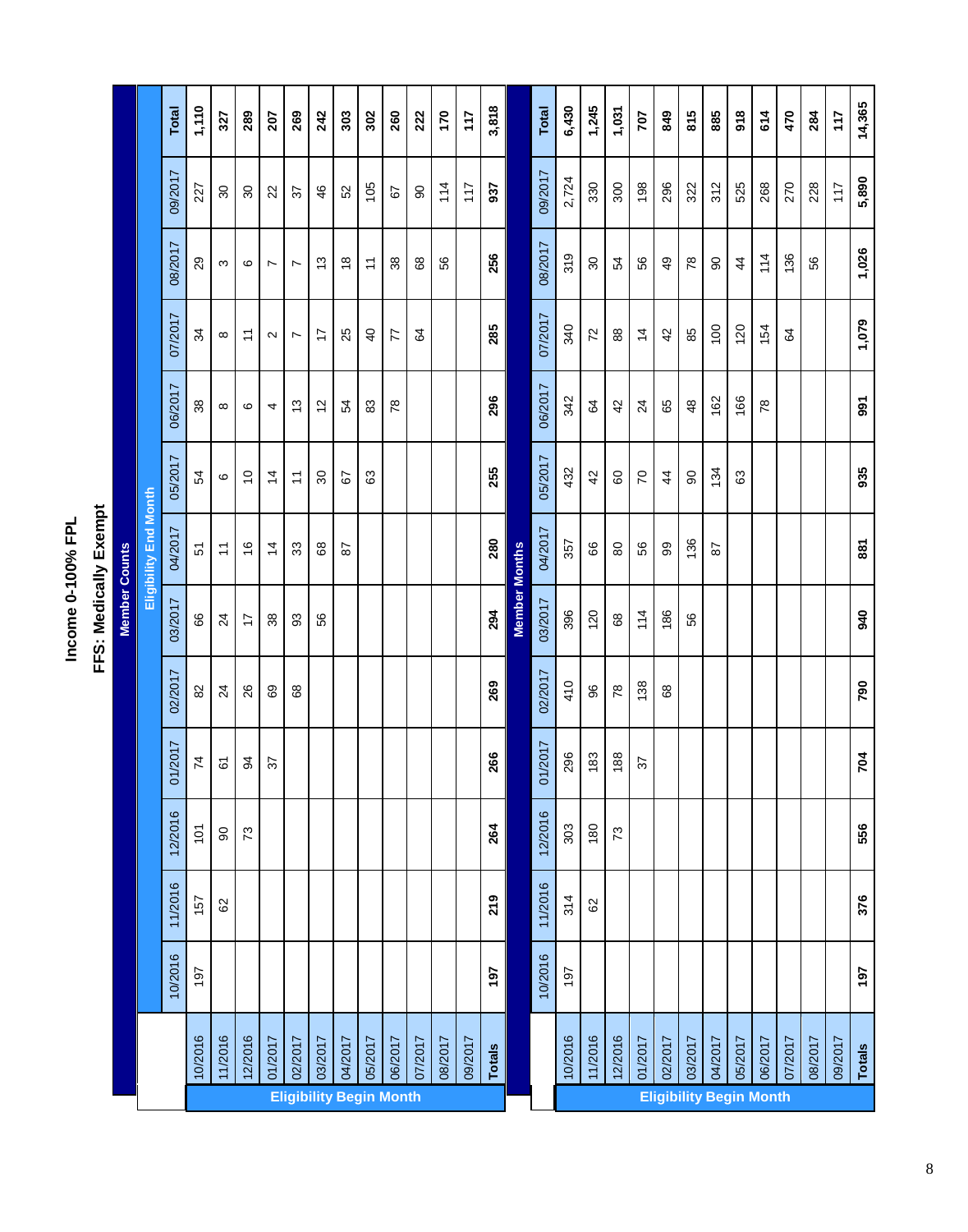Income 0-100% FPL **Income 0-100% FPL**

| ı |
|---|
|   |
|   |
|   |
| ١ |
|   |
|   |
| ۱ |
|   |
|   |
|   |
|   |
|   |
|   |
| l |
|   |
| l |
|   |

|                                |         |         |         |         |         |         | <b>Member Counts</b> |                              |         |                |                |                |         |              |
|--------------------------------|---------|---------|---------|---------|---------|---------|----------------------|------------------------------|---------|----------------|----------------|----------------|---------|--------------|
|                                |         |         |         |         |         |         |                      | <b>Eligibility End Month</b> |         |                |                |                |         |              |
|                                |         | 10/2016 | 11/2016 | 12/2016 | 01/2017 | 02/2017 | 03/2017              | 04/2017                      | 05/2017 | 06/2017        | 07/2017        | 08/2017        | 09/2017 | <b>Total</b> |
|                                | 10/2016 | 3,863   | 3,104   | 1,230   | 966     | 1,104   | 311                  | 189                          | 154     | 133            | 158            | 130            | 899     | 12,241       |
|                                | 11/2016 |         | 750     | 2,241   | 507     | 104     | 628                  | 60                           | Q)      | $\overline{4}$ | 15             | $\frac{6}{5}$  | 133     | 4,487        |
|                                | 12/2016 |         |         | 745     | 2,316   | 525     | 145                  | 628                          | 36      | ${}^{\circ}$   | 17             | ი<br>ს         | 143     | 4,582        |
|                                | 01/2017 |         |         |         | 479     | 2,018   | 584                  | 202                          | 510     | 43             | $\overline{c}$ | $\overline{2}$ | 124     | 4,001        |
|                                | 02/2017 |         |         |         |         | 546     | 1,554                | 326                          | 252     | 550            | 32             | 15             | 166     | 3,441        |
|                                | 03/2017 |         |         |         |         |         | 581                  | 1,509                        | 325     | 120            | 587            | $\frac{4}{3}$  | 164     | 3,330        |
|                                | 04/2017 |         |         |         |         |         |                      | 729                          | 1,258   | 367            | 141            | 526            | 225     | 3,246        |
|                                | 05/2017 |         |         |         |         |         |                      |                              | 643     | 1,357          | 341            | 95             | 921     | 3,357        |
| <b>Eligibility Begin Month</b> | 06/2017 |         |         |         |         |         |                      |                              |         | 561            | 1,318          | 359            | 934     | 3,172        |
|                                | 07/2017 |         |         |         |         |         |                      |                              |         |                | 556            | 1,205          | 650     | 2,411        |
|                                | 08/2017 |         |         |         |         |         |                      |                              |         |                |                | 451            | 1,641   | 2,092        |
|                                | 09/2017 |         |         |         |         |         |                      |                              |         |                |                |                | 1,591   | 1,591        |
|                                | Totals  | 3,863   | 3,854   | 4,216   | 4,268   | 4,297   | 3,803                | 3,643                        | 3,197   | 3,153          | 3,185          | 2,881          | 7,591   | 47,951       |
|                                |         |         |         |         |         |         | <b>Member Months</b> |                              |         |                |                |                |         |              |
|                                |         | 10/2016 | 11/2016 | 12/2016 | 01/2017 | 02/2017 | 03/2017              | 04/2017                      | 05/2017 | 06/2017        | 07/2017        | 08/2017        | 09/2017 | <b>Total</b> |
|                                | 10/2016 | 3,863   | 6,208   | 3,690   | 3,864   | 5,520   | 1,866                | 1,323                        | 1,232   | 1,197          | 1,580          | 1,430          | 10,788  | 42,561       |
|                                | 11/2016 |         | 750     | 4,482   | 1,521   | 416     | 3,140                | 360                          | 133     | 112            | 135            | 160            | 1,463   | 12,672       |
|                                | 12/2016 |         |         | 745     | 4,632   | 1,575   | 580                  | 3,140                        | 216     | 56             | 136            | 171            | 1,430   | 12,681       |
|                                | 01/2017 |         |         |         | 479     | 4,036   | 1,752                | 808                          | 2,550   | 258            | 140            | 168            | 1,116   | 11,307       |
| <b>Eligibility Begin Month</b> | 02/2017 |         |         |         |         | 546     | 3,108                | 978                          | 1,008   | 2,750          | 192            | 105            | 1,328   | 10,015       |
|                                | 03/2017 |         |         |         |         |         | 581                  | 3,018                        | 975     | 480            | 2,935          | 264            | 1,148   | 9,401        |
|                                | 04/2017 |         |         |         |         |         |                      | 729                          | 2,516   | 1,101          | 564            | 2,630          | 1,350   | 8,890        |
|                                | 05/2017 |         |         |         |         |         |                      |                              | 643     | 2,714          | 1,023          | 380            | 4,605   | 9,365        |
|                                | 06/2017 |         |         |         |         |         |                      |                              |         | 561            | 2,636          | 1,077          | 3,736   | 8,010        |
|                                | 07/2017 |         |         |         |         |         |                      |                              |         |                | 556            | 2,410          | 1,950   | 4,916        |
|                                | 08/2017 |         |         |         |         |         |                      |                              |         |                |                | 451            | 3,282   | 3,733        |
|                                | 09/2017 |         |         |         |         |         |                      |                              |         |                |                |                | 1,591   | 1,591        |
|                                | Totals  | 3,863   | 6,958   | 8,917   | 10,496  | 12,093  | 11,027               | 10,356                       | 9,273   | 9,229          | 9,897          | 9,246          | 33,787  | 135,142      |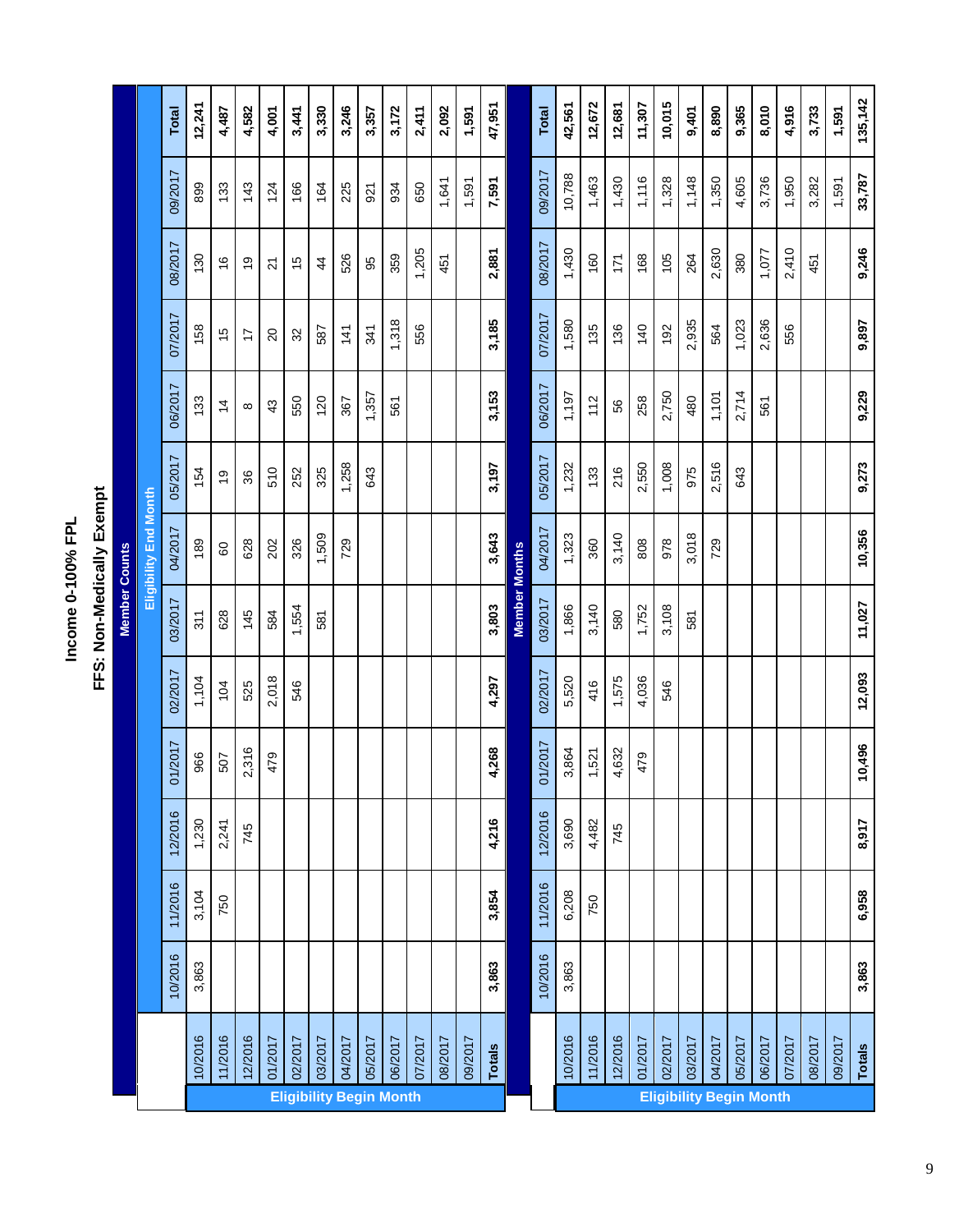**MCO: Medically Exempt** Income 0-100% FPL **Income 0-100% FPL**

**MCO: Medically Exempt**

|                                |               | 10/2016 | 11/2016 | 12/2016                     | 01/2017         | 02/2017        | <b>Member Counts</b><br>03/2017 | Eligibility End Month<br>04/2017 | 05/2017        | 06/2017         | 07/2017        | 08/2017             | 09/2017  | <b>Total</b>   |
|--------------------------------|---------------|---------|---------|-----------------------------|-----------------|----------------|---------------------------------|----------------------------------|----------------|-----------------|----------------|---------------------|----------|----------------|
|                                | 10/2016       | 755     | 687     | 442                         | 798             | 657            | 689                             | 564                              | 506            | 486             | 457            | 437                 | 7,711    | 14,189         |
|                                | 11/2016       |         | 43      | $39\,$                      | 43              | 27             | 38                              | 23                               | 26             | 28              | $\overline{5}$ | $\frac{4}{3}$       | 464      | 803            |
|                                | 12/2016       |         |         | $\mathcal{S}^{\mathcal{C}}$ | 36              | $\overline{3}$ | 36                              | 32                               | 5              | $\frac{8}{1}$   | 27             | $\overline{28}$     | 524      | 793            |
|                                | 01/2017       |         |         |                             | $\frac{4}{3}$   | 27             | 54                              | 57                               | $\overline{2}$ | 32              | 29             | 29                  | 608      | 887            |
|                                | 02/2017       |         |         |                             |                 | 43             | 35                              | 33                               | 35             | $\overline{24}$ | 17             | 25                  | 589      | 202            |
|                                | 03/2017       |         |         |                             |                 |                | 57                              | $\frac{4}{3}$                    | 22             | 38              | 38             | $\overline{5}$      | 708      | 950            |
|                                | 04/2017       |         |         |                             |                 |                |                                 | 75                               | 32             | 42              | 29             | 33                  | 690      | $\overline{5}$ |
|                                | 05/2017       |         |         |                             |                 |                |                                 |                                  | SO             | 57              | $\infty$       | 27                  | 665      | 809            |
| <b>Eligibility Begin Month</b> | 06/2017       |         |         |                             |                 |                |                                 |                                  |                | 53              | $\frac{4}{3}$  | 27                  | 785      | 906            |
|                                | 07/2017       |         |         |                             |                 |                |                                 |                                  |                |                 | 42             | $\frac{3}{4}$       | 739      | 815            |
|                                | 08/2017       |         |         |                             |                 |                |                                 |                                  |                |                 |                | 52                  | 716      | 768            |
|                                | 09/2017       |         |         |                             |                 |                |                                 |                                  |                |                 |                |                     | 862      | 862            |
|                                | <b>Totals</b> | 755     | 730     | 511                         | 921             | 785            | 806                             | 805                              | 738            | 758             | 741            | 764                 | 15,061   | 23,478         |
|                                |               |         |         |                             |                 |                | <b>Member Months</b>            |                                  |                |                 |                |                     |          |                |
|                                |               | 10/2016 | 11/2016 | 12/2016                     | 01/2017         | 02/2017        | 03/2017                         | 04/2017                          | 05/2017        | 06/2017         | 07/2017        | 08/2017             | 09/2017  | Total          |
|                                | 10/2016       | 755     | 1,374   | 1,326                       | 3,192           | 3,285          | 4,134                           | 3,948                            | 4,048          | 4,374           | 4,570          | 4,807               | 92,532   | 128,345        |
|                                | 11/2016       |         | 43      | 78                          | 129             | 108            | 190                             | 138                              | 182            | 224             | 279            | 410                 | 5,104    | 6,885          |
|                                | 12/2016       |         |         | $\mathcal{S}^{\circ}$       | $\overline{72}$ | 93             | 144                             | 160                              | 186            | 126             | 216            | 252                 | 5,240    | 6,519          |
|                                | 01/2017       |         |         |                             | $\ddot{4}$      | 54             | 162                             | 148                              | 105            | 192             | 203            | 232                 | 5,472    | 6,612          |
|                                | 02/2017       |         |         |                             |                 | 43             | 20                              | 99                               | 140            | 120             | 102            | 175                 | 4,712    | 5,461          |
|                                | 03/2017       |         |         |                             |                 |                | 57                              | 82                               | 111            | 152             | 190            | 186                 | 4,956    | 5,734          |
|                                | 04/2017       |         |         |                             |                 |                |                                 | 75                               | \$             | 126             | 116            | 165                 | 4,140    | 4,686          |
| <b>Eligibility Begin Month</b> | 05/2017       |         |         |                             |                 |                |                                 |                                  | SO             | 74              | 90             | 108                 | 3,325    | 3,647          |
|                                | 06/2017       |         |         |                             |                 |                |                                 |                                  |                | 53              | 82             | $\overline{\infty}$ | 3,140    | 3,356          |
|                                | 07/2017       |         |         |                             |                 |                |                                 |                                  |                |                 | 42             | 68                  | 2,217    | 2,327          |
|                                | 08/2017       |         |         |                             |                 |                |                                 |                                  |                |                 |                | 52                  | 1,432    | 1,484          |
|                                | 09/2017       |         |         |                             |                 |                |                                 |                                  |                |                 |                |                     | 862      | 862            |
|                                | Totals        | 755     | 1,417   | 1,434                       | 3,437           | 3,583          | 4,757                           | 4,650                            | 4,886          | 5,441           | 5,890          | 6,536               | 133, 132 | 175,918        |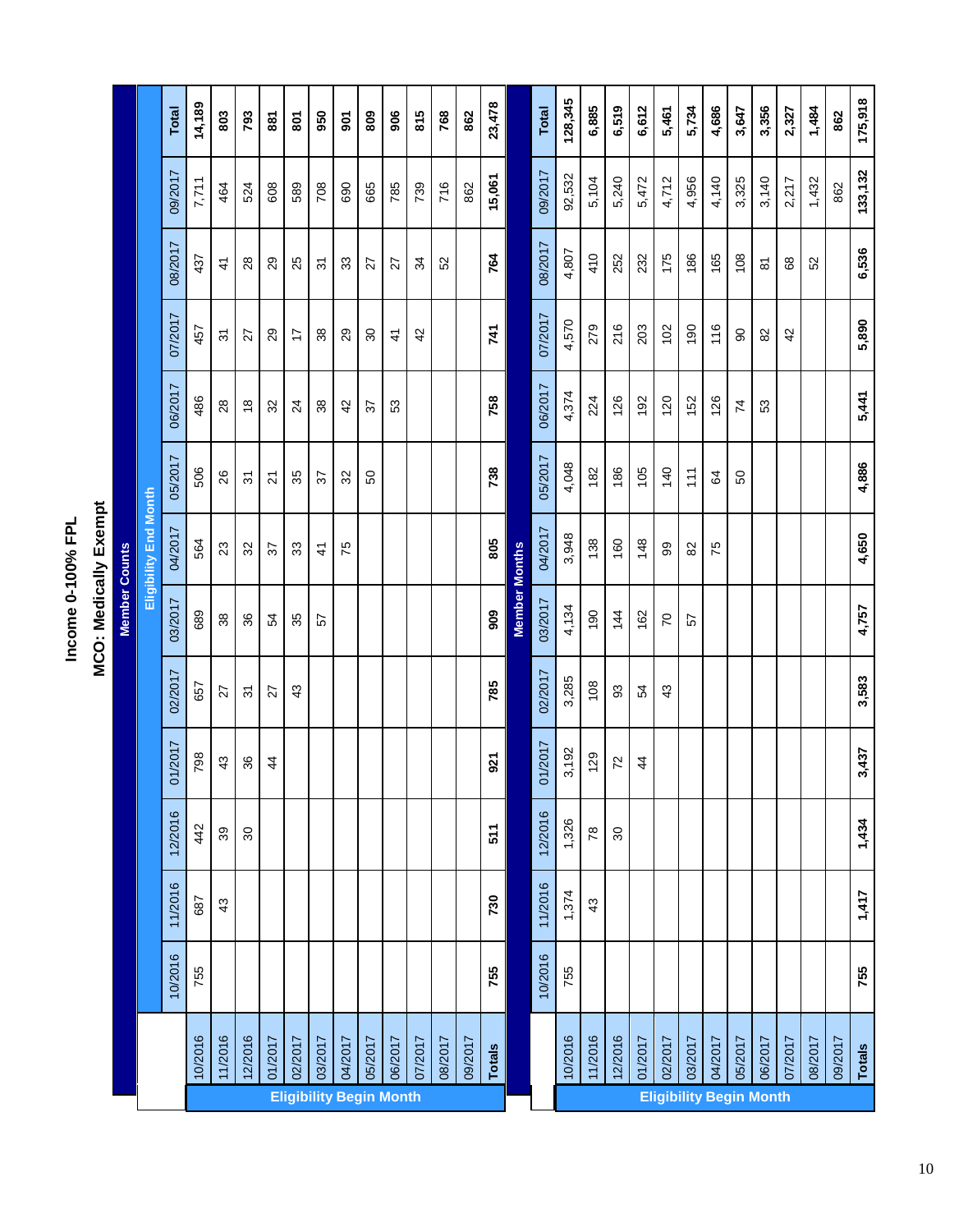**MCO: Non-Medically Exempt** Income 0-100% FPL **Income 0-100% FPL**

**MCO: Non-Medically Exempt**

|                                |               |         |         |         |         |         | <b>Member Counts</b> |                       |         |         |         |         |         |              |
|--------------------------------|---------------|---------|---------|---------|---------|---------|----------------------|-----------------------|---------|---------|---------|---------|---------|--------------|
|                                |               |         |         |         |         |         |                      | Eligibility End Month |         |         |         |         |         |              |
|                                |               | 10/2016 | 11/2016 | 12/2016 | 01/2017 | 02/2017 | 03/2017              | 04/2017               | 05/2017 | 06/2017 | 07/2017 | 08/2017 | 09/2017 | <b>Total</b> |
|                                | 10/2016       | 5,951   | 6,222   | 3,171   | 6,514   | 5,845   | 5,287                | 4,245                 | 3,875   | 3,919   | 3,588   | 3,645   | 39,770  | 92,032       |
|                                | 11/2016       |         | 332     | 218     | 259     | 224     | 211                  | 177                   | 192     | 165     | 191     | 350     | 3,842   | 6,161        |
|                                | 12/2016       |         |         | 303     | 256     | 256     | 224                  | 204                   | 206     | 176     | 165     | 181     | 4,307   | 6,278        |
|                                | 01/2017       |         |         |         | 356     | 288     | 280                  | 254                   | 195     | 177     | 180     | 197     | 4,821   | 6,748        |
|                                | 02/2017       |         |         |         |         | 321     | 283                  | 234                   | 208     | 207     | 202     | 183     | 4,937   | 6,575        |
|                                | 03/2017       |         |         |         |         |         | 342                  | 287                   | 221     | 172     | 181     | 195     | 5,138   | 6,536        |
|                                | 04/2017       |         |         |         |         |         |                      | 414                   | 286     | 235     | 227     | 207     | 4,939   | 6,308        |
|                                | 05/2017       |         |         |         |         |         |                      |                       | 372     | 277     | 191     | 189     | 4,771   | 5,800        |
| <b>Eligibility Begin Month</b> | 06/2017       |         |         |         |         |         |                      |                       |         | 324     | 247     | 202     | 4,728   | 5,501        |
|                                | 07/2017       |         |         |         |         |         |                      |                       |         |         | 334     | 262     | 4,930   | 5,526        |
|                                | 08/2017       |         |         |         |         |         |                      |                       |         |         |         | 403     | 5,294   | 5,697        |
|                                | 09/2017       |         |         |         |         |         |                      |                       |         |         |         |         | 5,201   | 5,201        |
|                                | <b>Totals</b> | 5,951   | 6,554   | 3,692   | 7,385   | 6,934   | 6,627                | 5,815                 | 5,555   | 5,652   | 5,506   | 6,014   | 92,678  | 158,363      |
|                                |               |         |         |         |         |         | <b>Member Months</b> |                       |         |         |         |         |         |              |
|                                |               | 10/2016 | 11/2016 | 12/2016 | 01/2017 | 02/2017 | 03/2017              | 04/2017               | 05/2017 | 06/2017 | 07/2017 | 08/2017 | 09/2017 | Total        |
|                                | 10/2016       | 5,951   | 12,444  | 9,513   | 26,056  | 29,225  | 31,722               | 29,715                | 31,000  | 35,271  | 35,880  | 40,095  | 477,240 | 764,112      |
|                                | 11/2016       |         | 332     | 436     | 777     | 896     | 1,055                | 1,062                 | 1,344   | 1,320   | 1,719   | 3,500   | 42,262  | 54,703       |
|                                | 12/2016       |         |         | 303     | 512     | 768     | 896                  | 1,020                 | 1,236   | 1,232   | 1,320   | 1,629   | 43,070  | 51,986       |
|                                | 01/2017       |         |         |         | 356     | 576     | 840                  | 1,016                 | 975     | 1,062   | 1,260   | 1,576   | 43,389  | 51,050       |
|                                | 02/2017       |         |         |         |         | 321     | 566                  | 702                   | 832     | 1,035   | 1,212   | 1,281   | 39,496  | 45,445       |
|                                | 03/2017       |         |         |         |         |         | 342                  | 574                   | 663     | 688     | 905     | 1,170   | 35,966  | 40,308       |
|                                | 04/2017       |         |         |         |         |         |                      | 414                   | 572     | 705     | 908     | 1,035   | 29,634  | 33,268       |
| <b>Eligibility Begin Month</b> | 05/2017       |         |         |         |         |         |                      |                       | 372     | 554     | 573     | 756     | 23,855  | 26,110       |
|                                | 06/2017       |         |         |         |         |         |                      |                       |         | 324     | 494     | 606     | 18,912  | 20,336       |
|                                | 07/2017       |         |         |         |         |         |                      |                       |         |         | 334     | 524     | 14,790  | 15,648       |
|                                | 08/2017       |         |         |         |         |         |                      |                       |         |         |         | 403     | 10,588  | 10,991       |
|                                | 09/2017       |         |         |         |         |         |                      |                       |         |         |         |         | 5,201   | 5,201        |
|                                | Totals        | 5,951   | 12,776  | 10,252  | 27,701  | 31,786  | 35,421               | 34,503                | 36,994  | 42,191  | 44,605  | 52,575  | 784,403 | 1,119,158    |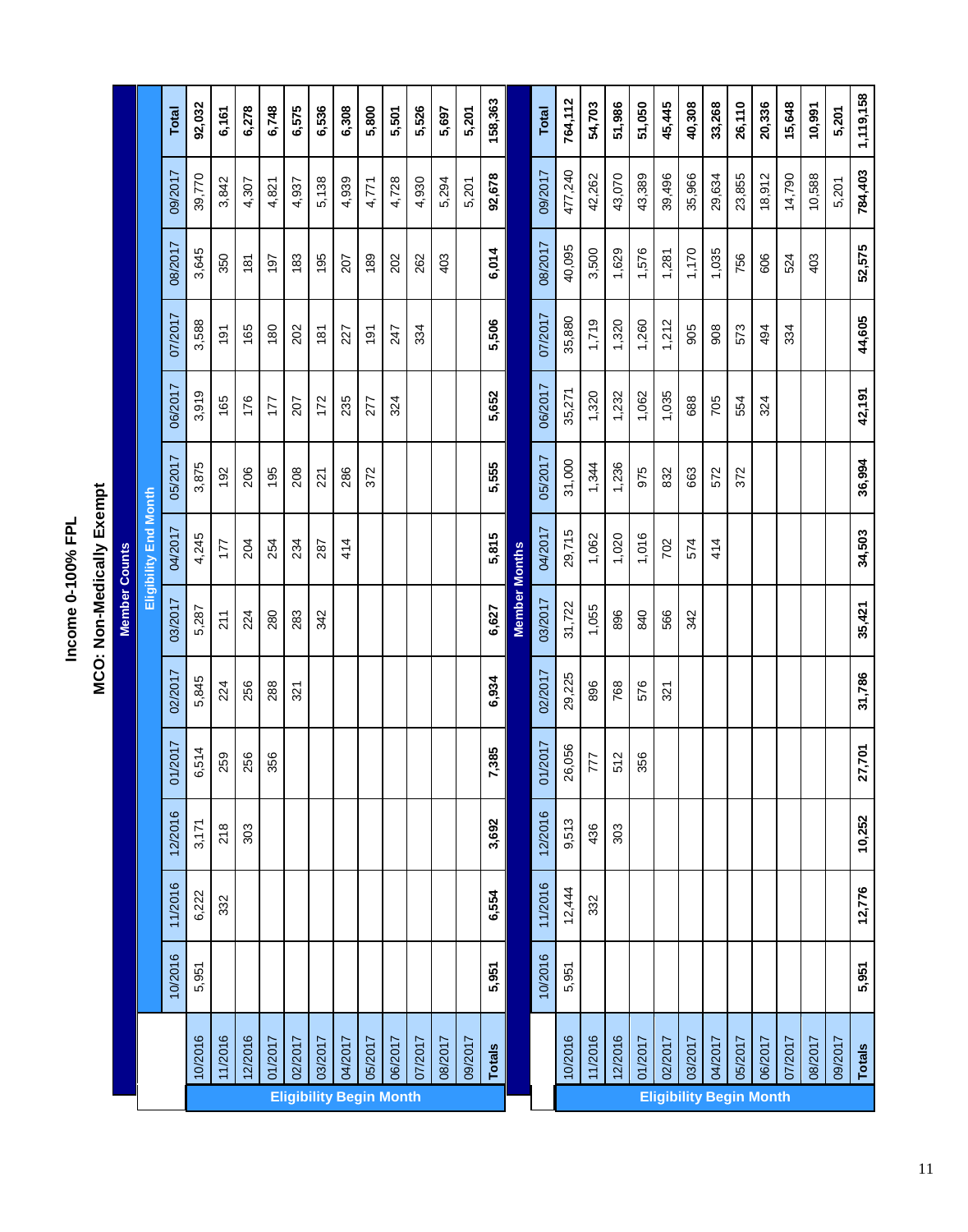Income Over 100% FPL<br>FFS: Medically Exempt **Income Over 100% FPL**

**FFS: Medically Exempt**

|                                |               |         |                 |               |                   |                          | <b>Member Counts</b>     |                          |                          |                |                 |                          |                          |                   |
|--------------------------------|---------------|---------|-----------------|---------------|-------------------|--------------------------|--------------------------|--------------------------|--------------------------|----------------|-----------------|--------------------------|--------------------------|-------------------|
|                                |               |         |                 |               |                   |                          |                          | Eligibility End Month    |                          |                |                 |                          |                          |                   |
|                                |               | 10/2016 | 11/2016         | 12/2016       | 01/2017           | 02/2017                  | 03/2017                  | 04/2017                  | 05/2017                  | 06/2017        | 07/2017         | 08/2017                  | 09/2017                  | <b>Total</b>      |
|                                | 10/2016       | $39\,$  | $\overline{24}$ | 57            | $\frac{1}{2}$     | $\overline{1}$           | $\sim$                   | $\circ$                  | 4                        | S              | Ю               | $\sim$                   | $\frac{8}{1}$            | 147               |
|                                | 11/2016       |         | $\overline{4}$  | $\frac{3}{2}$ | $\mathbf{\Omega}$ | $\overline{\phantom{0}}$ | $\overline{\phantom{0}}$ | $\overline{\phantom{0}}$ | $\circ$                  | $\sim$         | $\circ$         | $\sim$                   | $\overline{\phantom{0}}$ | 22                |
|                                | 12/2016       |         |                 | $\ddot{ }$    | ó,                | $\overline{ }$           | Б                        | $\sim$                   | $\circ$                  | $\overline{ }$ | $\circ$         | $\circ$                  | $\sim$                   | 53                |
|                                | 01/2017       |         |                 |               | $\tilde{t}$       | $\tilde{c}$              | 5                        | $\overline{\phantom{0}}$ | $\overline{\phantom{0}}$ | $\circ$        | $\circ$         | $\circ$                  | S                        | $\frac{1}{2}$     |
|                                | 02/2017       |         |                 |               |                   | $\frac{6}{5}$            | 15                       | $\overline{ }$           | $\overline{\phantom{0}}$ | $\sim$         | $\circ$         | $\overline{\phantom{0}}$ | $\sim$                   | 4                 |
|                                | 03/2017       |         |                 |               |                   |                          | $\overline{4}$           | $\overline{4}$           | Б                        | S              | $\sim$          | $\circ$                  | $\infty$                 | 4                 |
|                                | 04/2017       |         |                 |               |                   |                          |                          | $\tilde{c}$              | Б                        | $\overline{ }$ | $\circ$         | $\sim$                   | $\overline{\phantom{m}}$ | 25                |
|                                | 05/2017       |         |                 |               |                   |                          |                          |                          | $\tilde{\mathcal{L}}$    | $\infty$       | $\infty$        | $\circ$                  | $\sim$                   | 29                |
| <b>Eligibility Begin Month</b> | 06/2017       |         |                 |               |                   |                          |                          |                          |                          | $\tilde{c}$    | $\pmb{\circ}$   | $\overline{ }$           | $\tilde{0}$              | 33                |
|                                | 07/2017       |         |                 |               |                   |                          |                          |                          |                          |                | $\overline{4}$  | $\tilde{c}$              | $\pmb{\circ}$            | $\boldsymbol{30}$ |
|                                | 08/2017       |         |                 |               |                   |                          |                          |                          |                          |                |                 | ဖ                        | $\infty$                 | 4                 |
|                                | 09/2017       |         |                 |               |                   |                          |                          |                          |                          |                |                 |                          | $\frac{3}{2}$            | 13                |
|                                | <b>Totals</b> | 39      | $38\,$          | 42            | 47                | 5                        | 42                       | $\dot{4}$                | 27                       | 36             | 35              | 30                       | ශී                       | 497               |
|                                |               |         |                 |               |                   |                          | <b>Member Months</b>     |                          |                          |                |                 |                          |                          |                   |
|                                |               | 10/2016 | 11/2016         | 12/2016       | 01/2017           | 02/2017                  | 03/2017                  | 04/2017                  | 05/2017                  | 06/2017        | 07/2017         | 08/2017                  | 09/2017                  | Total             |
|                                | 10/2016       | 39      | $48$            | 36            | 80                | 85                       | $\frac{2}{3}$            | 42                       | 32                       | 27             | SO              | 22                       | 216                      | 669               |
|                                | 11/2016       |         | $\overline{4}$  | 26            | $\pmb{\circ}$     | 4                        | Ю                        | $\mathbf{\circ}$         | $\circ$                  | $\frac{6}{5}$  | $\circ$         | $\overline{c}$           | $\overline{a}$           | 108               |
|                                | 12/2016       |         |                 | $\ddot{ }$    | $38\,$            | $\overline{z}$           | $\overline{c}$           | $\tilde{c}$              | $\circ$                  | $\overline{ }$ | $\circ$         | $\circ$                  | $\overline{c}$           | 133               |
|                                | 01/2017       |         |                 |               | $\overline{a}$    | $\overline{20}$          | $\frac{1}{2}$            | 4                        | Ю                        | $\circ$        | $\circ$         | $\circ$                  | 27                       | $82\,$            |
|                                | 02/2017       |         |                 |               |                   | $\frac{6}{5}$            | $\mathcal{S}^{\circ}$    | $\overline{2}$           | 4                        | $\tilde{c}$    | $\circ$         | $\overline{ }$           | $\frac{6}{5}$            | 104               |
|                                | 03/2017       |         |                 |               |                   |                          | $\overline{4}$           | $28$                     | $\frac{1}{2}$            | $\frac{1}{2}$  | $\overline{C}$  | $\circ$                  | $\overline{2}$           | $\frac{100}{2}$   |
|                                | 04/2017       |         |                 |               |                   |                          |                          | $\tilde{c}$              | $\tilde{c}$              | $\overline{2}$ | $\circ$         | $\tilde{c}$              | $\pmb{\circ}$            | 57                |
| <b>Eligibility Begin Month</b> | 05/2017       |         |                 |               |                   |                          |                          |                          | $\tilde{+}$              | $\frac{6}{5}$  | $\overline{24}$ | $\circ$                  | $\overline{C}$           | 5                 |
|                                | 06/2017       |         |                 |               |                   |                          |                          |                          |                          | $\tilde{c}$    | $\frac{1}{2}$   | $\overline{2}$           | $\overline{4}$           | 33                |
|                                | 07/2017       |         |                 |               |                   |                          |                          |                          |                          |                | $\overline{4}$  | $\overline{c}$           | $\frac{8}{1}$            | 52                |
|                                | 08/2017       |         |                 |               |                   |                          |                          |                          |                          |                |                 | ဖ                        | $\frac{6}{5}$            | 22                |
|                                | 09/2017       |         |                 |               |                   |                          |                          |                          |                          |                |                 |                          | $\frac{3}{2}$            | $\ddot{3}$        |
|                                | <b>Totals</b> | 39      | 62              | 79            | 115               | 146                      | 96                       | 121                      | 77                       | 119            | 110             | 106                      | 414                      | 1,484             |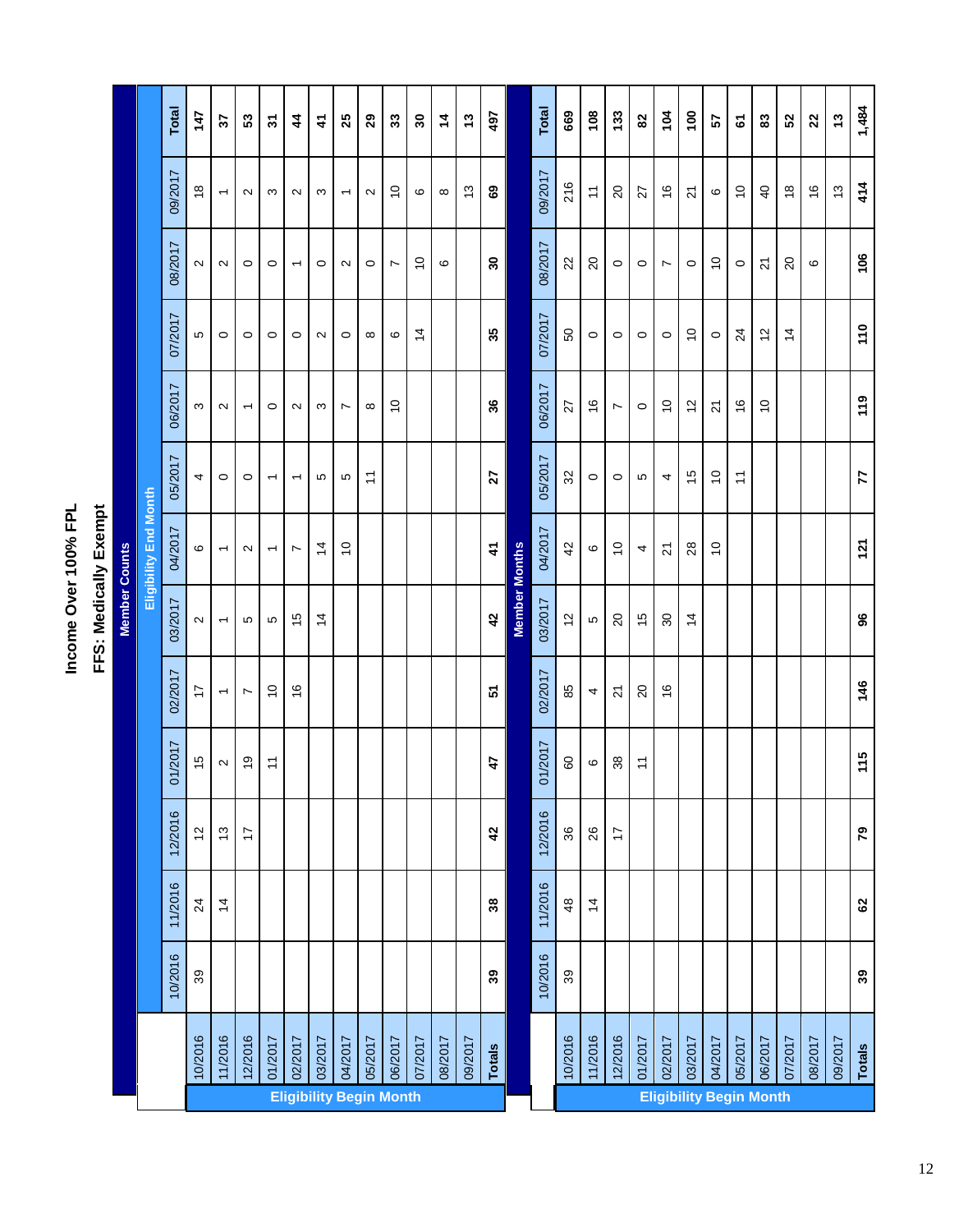Income Over 100% FPL **Income Over 100% FPL**

| l           |
|-------------|
| ï           |
| ٠           |
| r           |
| l<br>i      |
|             |
| i<br>ī<br>l |
|             |
|             |

|                      |                              | <b>Total</b> | 3,423                       | 1,593          | 1,649             | 1,391         | 1,019          | 1,037                          | 1,010   | 937     | 955     | 748     | 670     | 419     | 14,851        |                      | <b>Total</b> | 10,616  | 3,936           | 3,800          | 3,591          | 2,497                          | 2,448   | 2,415   | 2,265   | 2,110   | 1,394   | 1,138   | 419     | 36,629 |
|----------------------|------------------------------|--------------|-----------------------------|----------------|-------------------|---------------|----------------|--------------------------------|---------|---------|---------|---------|---------|---------|---------------|----------------------|--------------|---------|-----------------|----------------|----------------|--------------------------------|---------|---------|---------|---------|---------|---------|---------|--------|
|                      |                              | 09/2017      | 195                         | 33             | $\overline{c}$    | 36            | 26             | 34                             | 54      | 151     | 174     | 154     | 468     | 419     | 1,764         |                      | 09/2017      | 2,340   | 363             | 200            | 324            | 208                            | 238     | 324     | 755     | 696     | 462     | 936     | 419     | 7,265  |
|                      |                              | 08/2017      | 36                          | S              | $\sim$            | Ю             | S              | $\tilde{c}$                    | 107     | 32      | 132     | 338     | 202     |         | 870           |                      | 08/2017      | 396     | 80              | $\frac{8}{1}$  | $\overline{4}$ | $\overline{2}$                 | 80      | 535     | 128     | 396     | 676     | 202     |         | 2,502  |
|                      |                              | 07/2017      | 26                          | $\sim$         | $\sim$            | 4             | $\overline{ }$ | 116                            | 28      | 117     | 369     | 256     |         |         | 927           |                      | 07/2017      | 260     | $\frac{8}{1}$   | $\frac{6}{5}$  | 28             | 42                             | 580     | 112     | 351     | 738     | 256     |         |         | 2,401  |
|                      |                              | 06/2017      | $\mathcal{S}^{\mathcal{C}}$ | S              | $\mathbf{\Omega}$ | $\frac{2}{3}$ | 86             | 29                             | 107     | 394     | 280     |         |         |         | 943           |                      | 06/2017      | 270     | $\overline{24}$ | $\overline{4}$ | $\overline{z}$ | 430                            | 116     | 321     | 788     | 280     |         |         |         | 2,315  |
|                      |                              | 05/2017      | 32                          | တ              | $\frac{6}{5}$     | 129           | 46             | $\overline{5}$                 | 409     | 243     |         |         |         |         | 988           |                      | 05/2017      | 256     | 63              | 114            | 645            | 184                            | 303     | 818     | 243     |         |         |         |         | 2,626  |
|                      | <b>Eligibility End Month</b> | 04/2017      | 39                          | $\overline{4}$ | $\frac{8}{2}$     | 56            | 126            | 404                            | 305     |         |         |         |         |         | 1,042         |                      | 04/2017      | 273     | 84              | 490            | 224            | 378                            | 808     | 305     |         |         |         |         |         | 2,562  |
| <b>Member Counts</b> |                              | 03/2017      | $\rm ^{83}$                 | 120            | 80                | 241           | 509            | 343                            |         |         |         |         |         |         | 1,356         | <b>Member Months</b> | 03/2017      | 498     | 600             | 240            | 723            | 1,018                          | 343     |         |         |         |         |         |         | 3,422  |
|                      |                              | 02/2017      | 234                         | 33             | 196               | 627           | 216            |                                |         |         |         |         |         |         | 1,306         |                      | 02/2017      | 1,170   | 132             | 588            | 1,254          | 216                            |         |         |         |         |         |         |         | 3,360  |
|                      |                              | 01/2017      | 248                         | 194            | 870               | 281           |                |                                |         |         |         |         |         |         | 1,593         |                      | 01/2017      | 992     | 582             | 1,740          | 281            |                                |         |         |         |         |         |         |         | 3,595  |
|                      |                              | 12/2016      | 367                         | 858            | 380               |               |                |                                |         |         |         |         |         |         | 1,605         |                      | 12/2016      | 1,101   | 1,716           | 380            |                |                                |         |         |         |         |         |         |         | 3,197  |
|                      |                              | 11/2016      | 927                         | 324            |                   |               |                |                                |         |         |         |         |         |         | 1,251         |                      | 11/2016      | 1,854   | 324             |                |                |                                |         |         |         |         |         |         |         | 2,178  |
|                      |                              | 10/2016      | 1,206                       |                |                   |               |                |                                |         |         |         |         |         |         | 1,206         |                      | 10/2016      | 1,206   |                 |                |                |                                |         |         |         |         |         |         |         | 1,206  |
|                      |                              |              | 10/2016                     | 11/2016        | 12/2016           | 01/2017       | 02/2017        | 03/2017                        | 04/2017 | 05/2017 | 06/2017 | 07/2017 | 08/2017 | 09/2017 | <b>Totals</b> |                      |              | 10/2016 | 11/2016         | 12/2016        | 01/2017        | 02/2017                        | 03/2017 | 04/2017 | 05/2017 | 06/2017 | 07/2017 | 08/2017 | 09/2017 | Totals |
|                      |                              |              |                             |                |                   |               |                | <b>Eligibility Begin Month</b> |         |         |         |         |         |         |               |                      |              |         |                 |                |                | <b>Eligibility Begin Month</b> |         |         |         |         |         |         |         |        |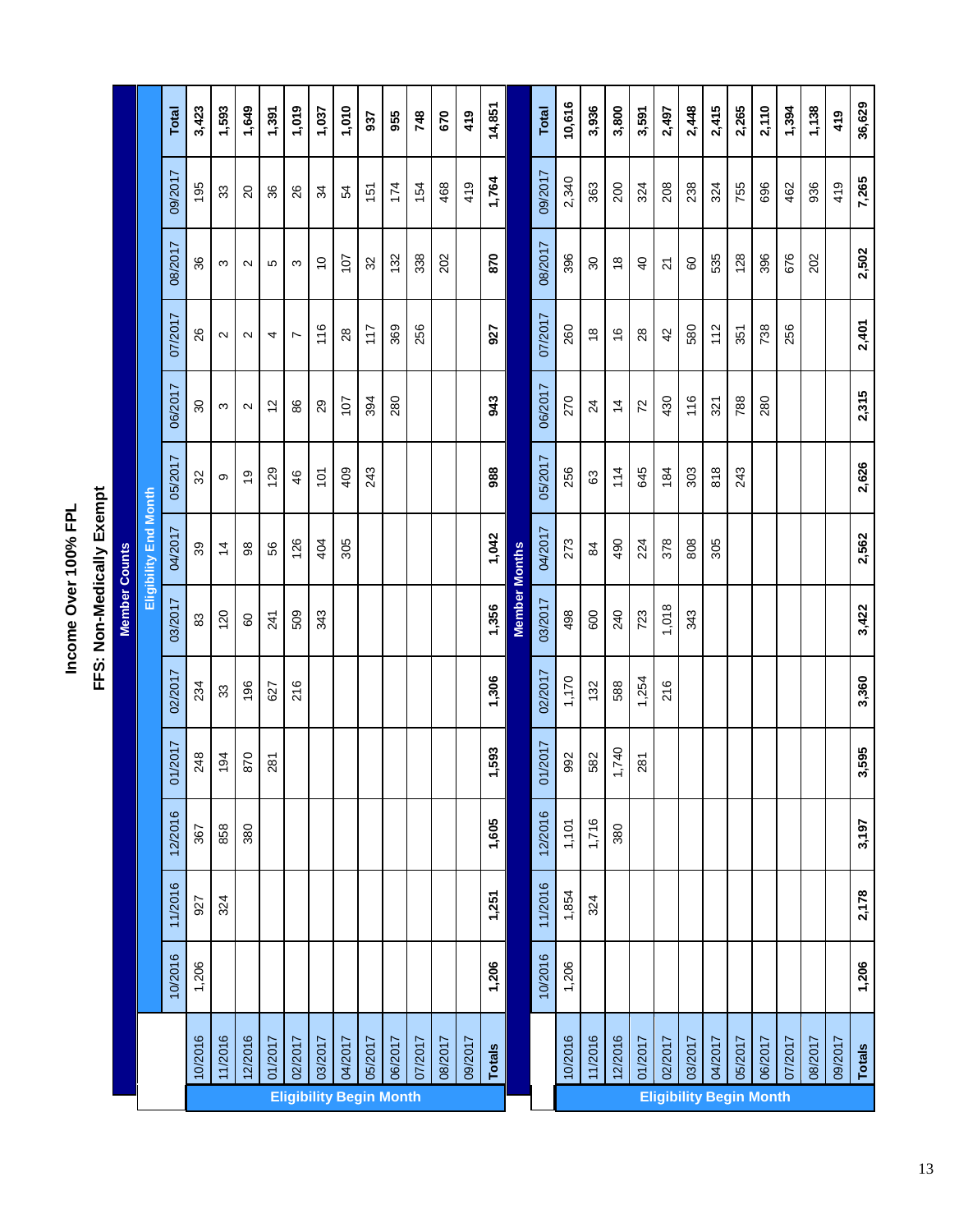Income Over 100% FPL<br>MCO: Medically Exempt **Income Over 100% FPL**

**MCO: Medically Exempt**

|                                |               |         |                |                |                 |                 | <b>Member Counts</b>        |                              |                |                   |                                |                |         |                |
|--------------------------------|---------------|---------|----------------|----------------|-----------------|-----------------|-----------------------------|------------------------------|----------------|-------------------|--------------------------------|----------------|---------|----------------|
|                                |               |         |                |                |                 |                 |                             | <b>Eligibility End Month</b> |                |                   |                                |                |         |                |
|                                |               | 10/2016 | 11/2016        | 12/2016        | 01/2017         | 02/2017         | 03/2017                     | 04/2017                      | 05/2017        | 06/2017           | 07/2017                        | 08/2017        | 09/2017 | <b>Total</b>   |
|                                | 10/2016       | 248     | 200            | 180            | 216             | 206             | 182                         | 124                          | 157            | 157               | 122                            | 8              | 1,025   | 2,907          |
|                                | 11/2016       |         | $\tilde{\tau}$ | $\overline{2}$ | $\overline{1}$  | $\overline{1}$  | $\overline{ }$              | $\circ$                      | $\tilde{c}$    | $\overline{ }$    | $\overline{ }$                 | $\overline{a}$ | 119     | 223            |
|                                | 12/2016       |         |                | $\ddot{ }$     | $\frac{4}{4}$   | ω               | $\tilde{c}$                 | $\frac{8}{1}$                | ω              | 5                 | $\infty$                       | 4              | 123     | 229            |
|                                | 01/2017       |         |                |                | $\overline{c}$  | $\frac{4}{4}$   | $\tilde{c}$                 | L                            | $\frac{6}{5}$  | $\infty$          | ဖ                              | $\infty$       | 165     | 254            |
|                                | 02/2017       |         |                |                |                 | $\overline{2}$  | $\overline{2}$              | $\overline{2}$               | $\frac{6}{5}$  | ${}^{\circ}$      | ю                              | $\tilde{c}$    | 193     | $\frac{20}{3}$ |
|                                | 03/2017       |         |                |                |                 |                 | $\mathfrak{L}$              | စ္                           | $\overline{2}$ | $\frac{3}{2}$     | $\frac{6}{5}$                  | $\frac{6}{5}$  | 244     | 361            |
|                                | 04/2017       |         |                |                |                 |                 |                             | $\ddot{ }$                   | $\frac{6}{2}$  | $\overline{\tau}$ | $\frac{6}{5}$                  | $\frac{5}{2}$  | 191     | 269            |
|                                | 05/2017       |         |                |                |                 |                 |                             |                              | $\frac{6}{5}$  | $\mathbf{z}$      | $\overline{4}$                 | $\frac{6}{5}$  | 160     | 231            |
| <b>Eligibility Begin Month</b> | 06/2017       |         |                |                |                 |                 |                             |                              |                | 27                | $\frac{8}{1}$                  | $\overline{4}$ | 182     | 241            |
|                                | 07/2017       |         |                |                |                 |                 |                             |                              |                |                   | $\frac{8}{1}$                  | $\overline{c}$ | 176     | 214            |
|                                | 08/2017       |         |                |                |                 |                 |                             |                              |                |                   |                                | 25             | 209     | 234            |
|                                | 09/2017       |         |                |                |                 |                 |                             |                              |                |                   |                                |                | 225     | 225            |
|                                | <b>Totals</b> | 248     | 211            | <b>218</b>     | 261             | 264             | 267                         | 212                          | 269            | 258               | 230                            | 239            | 3,012   | 5,689          |
|                                |               |         |                |                |                 |                 | <b>Member Months</b>        |                              |                |                   |                                |                |         |                |
|                                |               | 10/2016 | 11/2016        | 12/2016        | 01/2017         | 02/2017         | 03/2017                     | 04/2017                      | 05/2017        | 06/2017           | 07/2017                        | 08/2017        | 09/2017 | <b>Total</b>   |
|                                | 10/2016       | 248     | 400            | 540            | 864             | 1,030           | 1,092                       | 868                          | 1,256          | 1,413             | 1,220                          | 990            | 12,300  | 22,221         |
|                                | 11/2016       |         | $\tilde{\tau}$ | 42             | 33              | $\overline{4}$  | 35                          | 36                           | $\approx$      | 56                | 63                             | 110            | 1,309   | 1,823          |
|                                | 12/2016       |         |                | 17             | 28              | 27              | $\frac{8}{4}$               | 8                            | 54             | 35                | $\mathfrak{g}$                 | 126            | 1,230   | 1,719          |
|                                | 01/2017       |         |                |                | $\overline{20}$ | 28              | $\mathcal{S}^{\mathcal{O}}$ | $^{28}$                      | 80             | 48                | 42                             | \$4            | 1,485   | 1,825          |
| <b>Eligibility Begin Month</b> | 02/2017       |         |                |                |                 | $\overline{24}$ | $\frac{8}{4}$               | යි                           | 54             | $\overline{a}$    | $\boldsymbol{S}$               | $\overline{C}$ | 1,544   | 1,883          |
|                                | 03/2017       |         |                |                |                 |                 | 32                          | 38                           | යි             | 52                | $80$                           | 96             | 1,708   | 2,069          |
|                                | 04/2017       |         |                |                |                 |                 |                             | 17                           | 38             | 33                | \$                             | 75             | 1,146   | 1,373          |
|                                | 05/2017       |         |                |                |                 |                 |                             |                              | $\frac{6}{5}$  | $\overline{4}$    | 42                             | $\mathfrak{g}$ | 800     | 969            |
|                                | 06/2017       |         |                |                |                 |                 |                             |                              |                | 27                | 36                             | 42             | 728     | 833            |
|                                | 07/2017       |         |                |                |                 |                 |                             |                              |                |                   | $\overset{\circ}{\phantom{a}}$ | $\overline{4}$ | 528     | 586            |
|                                | 08/2017       |         |                |                |                 |                 |                             |                              |                |                   |                                | 25             | 418     | 443            |
|                                | 09/2017       |         |                |                |                 |                 |                             |                              |                |                   |                                |                | 225     | 225            |
|                                | Totals        | 248     | 411            | 599            | 945             | 1,153           | 1,285                       | 1,140                        | 1,658          | 1,748             | 1,659                          | 1,702          | 23,421  | 35,969         |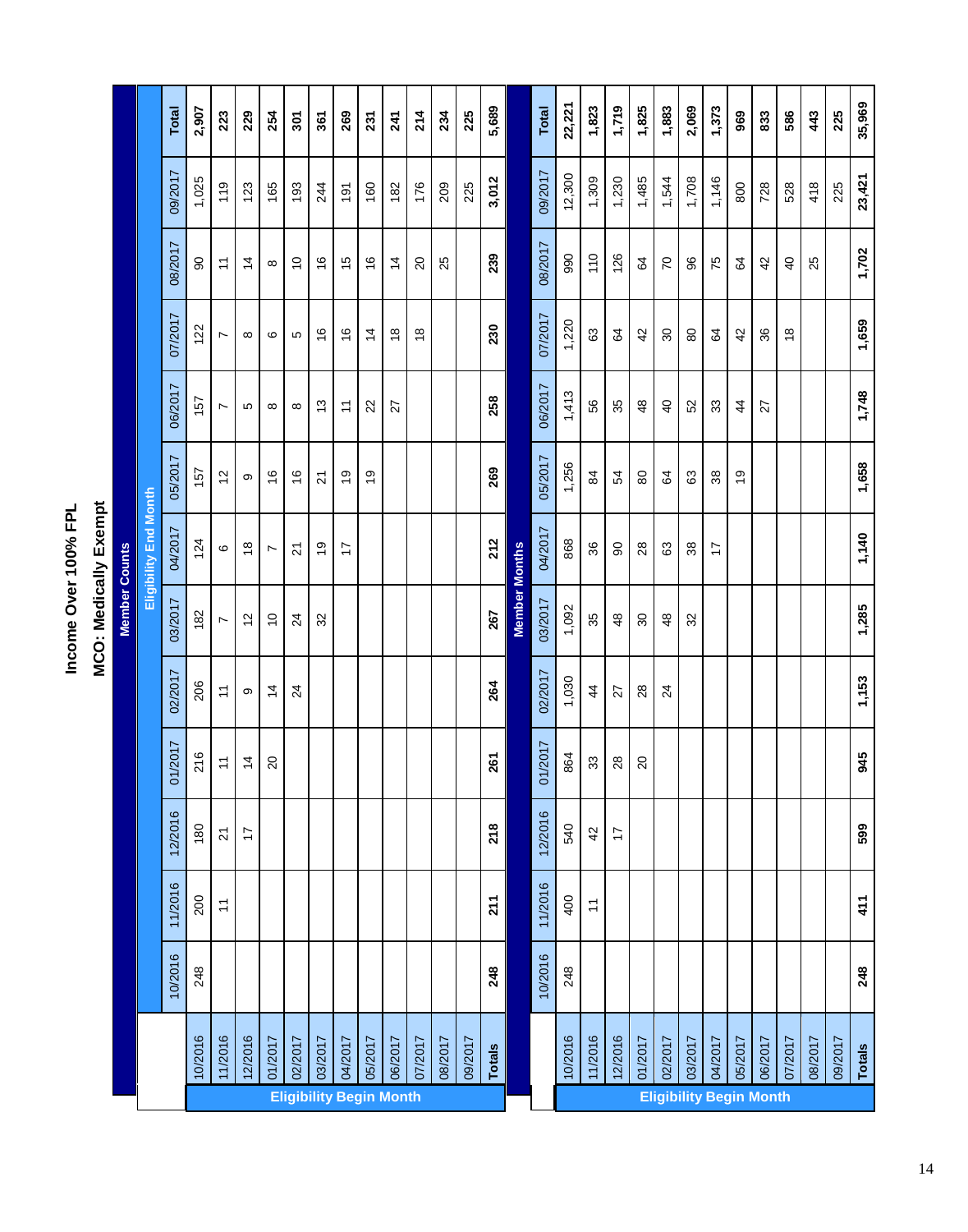**MCO: Non-Medically Exempt** Income Over 100% FPL **Income Over 100% FPL**

**MCO: Non-Medically Exempt**

|                                |               |         |         |         |         |         | <b>Member Counts</b> |                       |         |                |         |         |         |              |
|--------------------------------|---------------|---------|---------|---------|---------|---------|----------------------|-----------------------|---------|----------------|---------|---------|---------|--------------|
|                                |               |         |         |         |         |         |                      | Eligibility End Month |         |                |         |         |         |              |
|                                |               | 10/2016 | 11/2016 | 12/2016 | 01/2017 | 02/2017 | 03/2017              | 04/2017               | 05/2017 | 06/2017        | 07/2017 | 08/2017 | 09/2017 | <b>Total</b> |
|                                | 10/2016       | 2,832   | 2,832   | 2,021   | 2,935   | 2,547   | 2,159                | 1,414                 | 1,795   | 1,506          | 1,384   | 1,379   | 8,210   | 31,014       |
|                                | 11/2016       |         | 163     | 121     | 128     | 104     | 206                  | 107                   | 197     | 104            | 106     | 182     | 1,412   | 2,830        |
|                                | 12/2016       |         |         | 186     | 132     | 136     | 113                  | 133                   | 215     | 148            | 80      | 125     | 1,718   | 2,986        |
|                                | 01/2017       |         |         |         | 168     | 153     | 189                  | 101                   | 238     | 120            | 186     | 88      | 2,032   | 3,275        |
|                                | 02/2017       |         |         |         |         | 193     | 192                  | 135                   | 116     | 236            | 230     | 178     | 2,332   | 3,612        |
|                                | 03/2017       |         |         |         |         |         | 236                  | 127                   | 158     | 129            | 256     | 151     | 2,224   | 3,281        |
|                                | 04/2017       |         |         |         |         |         |                      | 166                   | 133     | 124            | 101     | 263     | 2,167   | 2,954        |
|                                | 05/2017       |         |         |         |         |         |                      |                       | 207     | $\frac{1}{11}$ | 118     | 101     | 2,013   | 2,550        |
| <b>Eligibility Begin Month</b> | 06/2017       |         |         |         |         |         |                      |                       |         | 165            | 125     | 104     | 2,008   | 2,402        |
|                                | 07/2017       |         |         |         |         |         |                      |                       |         |                | 134     | 139     | 2,206   | 2,479        |
|                                | 08/2017       |         |         |         |         |         |                      |                       |         |                |         | 182     | 2,357   | 2,539        |
|                                | 09/2017       |         |         |         |         |         |                      |                       |         |                |         |         | 2,426   | 2,426        |
|                                | <b>Totals</b> | 2,832   | 2,995   | 2,328   | 3,363   | 3,133   | 3,095                | 2,183                 | 3,059   | 2,643          | 2,720   | 2,892   | 31,105  | 62,348       |
|                                |               |         |         |         |         |         | <b>Member Months</b> |                       |         |                |         |         |         |              |
|                                |               | 10/2016 | 11/2016 | 12/2016 | 01/2017 | 02/2017 | 03/2017              | 04/2017               | 05/2017 | 06/2017        | 07/2017 | 08/2017 | 09/2017 | <b>Total</b> |
|                                | 10/2016       | 2,832   | 5,664   | 6,063   | 11,740  | 12,735  | 12,954               | 9,898                 | 14,360  | 13,554         | 13,840  | 15,169  | 98,520  | 217,329      |
|                                | 11/2016       |         | 163     | 242     | 384     | 416     | 1,030                | 642                   | 1,379   | 832            | 954     | 1,820   | 15,532  | 23,394       |
|                                | 12/2016       |         |         | 186     | 264     | 408     | 452                  | 665                   | 1,290   | 1,036          | 640     | 1,125   | 17,180  | 23,246       |
|                                | 01/2017       |         |         |         | 168     | 306     | 567                  | 404                   | 1,190   | 720            | 1,302   | 704     | 18,288  | 23,649       |
| <b>Eligibility Begin Month</b> | 02/2017       |         |         |         |         | 193     | 384                  | 405                   | 464     | 1,180          | 1,380   | 1,246   | 18,656  | 23,908       |
|                                | 03/2017       |         |         |         |         |         | 236                  | 254                   | 474     | 516            | 1,280   | 906     | 15,568  | 19,234       |
|                                | 04/2017       |         |         |         |         |         |                      | 166                   | 266     | 372            | 404     | 1,315   | 13,002  | 15,525       |
|                                | 05/2017       |         |         |         |         |         |                      |                       | 207     | 222            | 354     | 404     | 10,065  | 11,252       |
|                                | 06/2017       |         |         |         |         |         |                      |                       |         | 165            | 250     | 312     | 8,032   | 8,759        |
|                                | 07/2017       |         |         |         |         |         |                      |                       |         |                | 134     | 278     | 6,618   | 7,030        |
|                                | 08/2017       |         |         |         |         |         |                      |                       |         |                |         | 182     | 4,714   | 4,896        |
|                                | 09/2017       |         |         |         |         |         |                      |                       |         |                |         |         | 2,426   | 2,426        |
|                                | <b>Totals</b> | 2,832   | 5,827   | 6,491   | 12,556  | 14,058  | 15,623               | 12,434                | 19,630  | 18,597         | 20,538  | 23,461  | 228,601 | 380,648      |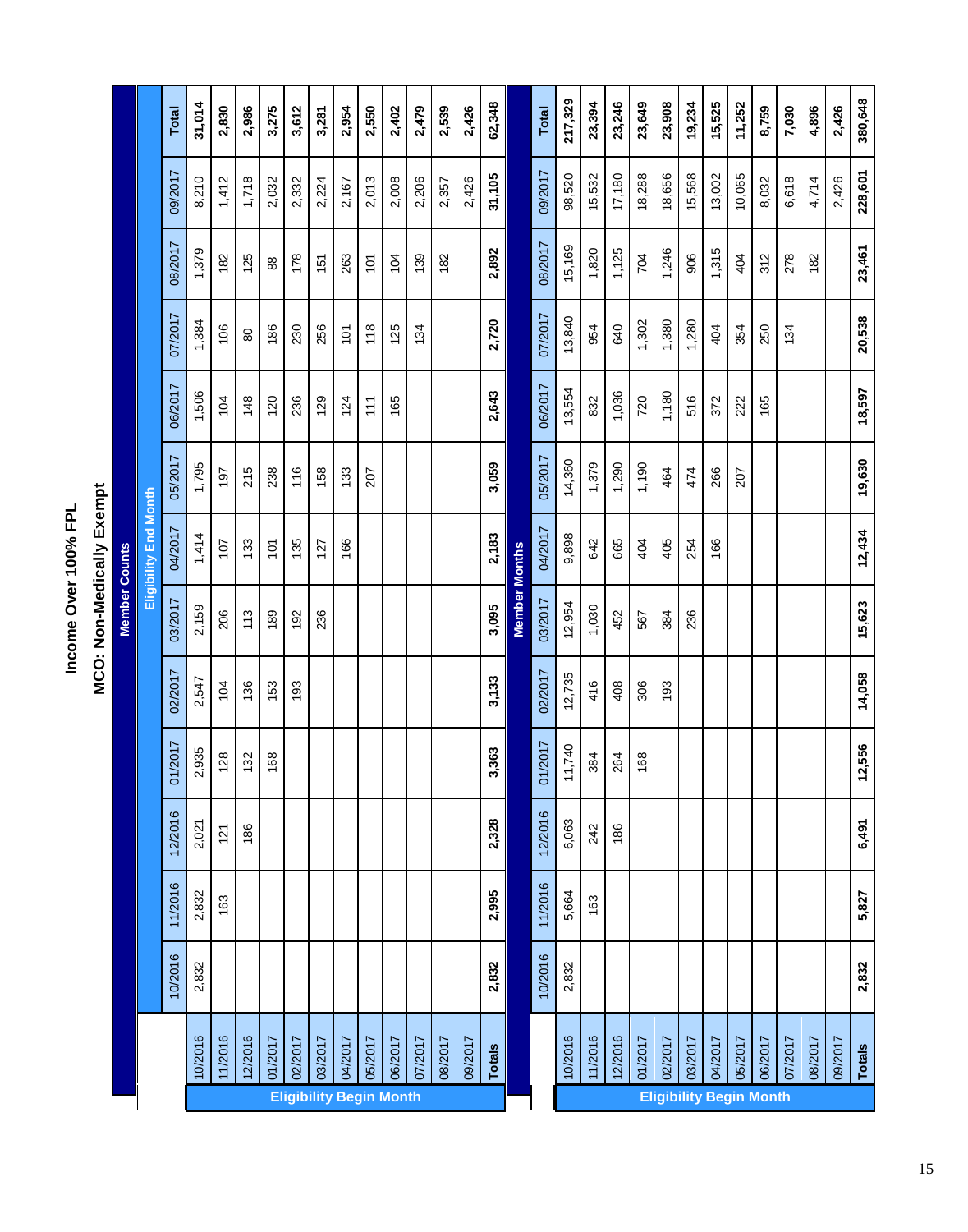### **VII. OTHER ACTIVITIES**

### **1. Dental Wellness Plan (DWP)**

During the third quarter of calendar year 2017, IME continued building on its goal to improve the original Dental Wellness Plan (DWP) design, based on lessons learned, input from interested stakeholders through review of responses to a Request for Information (RFI) completed in the previous quarter, and negotiations with CMS on the design of the new plan.

The redesigned DWP became effective July 1, 2017. Adult Medicaid members, age 19 and older, were integrated into a single, unified adult dental program. The movement of adult Iowa Medicaid members to the redesigned Dental Wellness Plan (DWP) is intended to ensure continuity of care as member's transition between Medicaid eligibility categories. All enrollees receive comprehensive dental benefits during their first year of enrollment.

IME provided CMS with an 1115 waiver amendment (concurrent with public notice) and worked through the process to confirm a mutual understanding of the adjustments to the program for DWP members and to ultimately gain approval for adding the non-expansion adult population to the program. In addition, IME submitted related State Plan Amendments and an update to the Alternative Benefit Plan.

A new DWP Prepaid Ambulatory Health Plan (PAHP) contract was drafted to incorporate the new benefit design, the addition of the current FFS population and additional reporting requirements to align with the State's medical managed care organization contracts. The new DWP contract contains all of the new 42 CFR §438 managed care regulations. Capitation rates for the DWP were developed and certified as actuarially sound, in accordance with 42 CFR §438.6. Delta Dental of Iowa and MCNA Dental maintain contracts to deliver DWP benefits.

Providers and members were notified of these changes beginning in May. Information on the carrier options for members and plan design, including the use of healthy behaviors and premiums were made available on the IME/DWP website: [https://dhs.iowa.gov/dental-wellness-plan.](https://dhs.iowa.gov/dental-wellness-plan)

### **Delta Dental**

- Operations
	- o Activities/Results
		- Customer Service: 9,553 member and 4.897 provider calls received
		- Services Provided: 158.716 to 35.165 unique members
		- Completed Risk Assessments: 11,206
	- o Claims
		- Claims Processed:61.428
		- **Processing Time (Average): 7.24 days**
		- Total Paid: \$8,553,322.05
	- o Complaints
		- **Program to Date: Received: 117 Resolved: 117**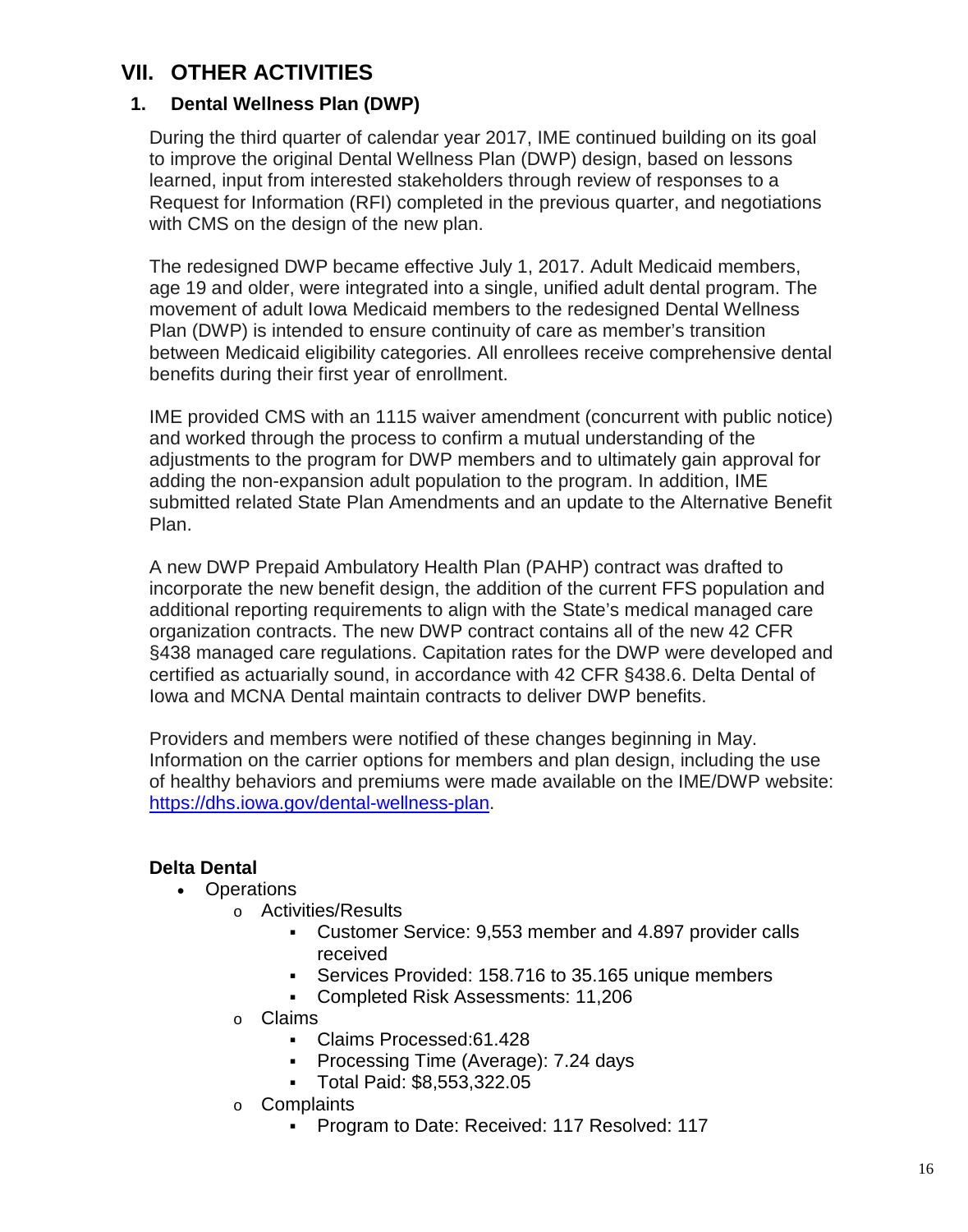- This Quarter: Received 9, Resolved: 9
- o Appeals
	- **Program to Date: Received 22**
	- This Quarter: Received 2
- o Network
	- General Dentists: 796
	- Oral Surgeons: 64
	- **Periodontists: 6**
	- **-** Pedodontists: 27
	- **Endodontists: 6**
	- **Prosthodontists: 9**

#### **MCNA Dental**

- Operations
	- o Activities/Results
		- Customer Service: 6,924 member and 1,030 provider calls received
		- Services Provided: 31.462 to 6,598 unique members
		- Completed Risk Assessments: 720 first and 6 second assessments
	- o Claims
		- Claims Processed: 4.646
		- **Processing Time (Average): 8.5 days**
		- Total Paid: \$1,310,877.84
	- o Complaints
		- **Program to Date: Received 17, Resolved: 13**
		- This Quarter: Received 14, Resolved: 11
	- o Appeals
		- Program to Date: Received 18, Resolved: 14This Quarter: Received 10, Resolved: 7
	- o Network
		- General Dentists:253
		- Oral Surgeons:14
		- **-** Periodontists: 2
		- **-** Pedodontists: 0
		- **Endodontists: 4**
		- **Prosthodontists: 4**